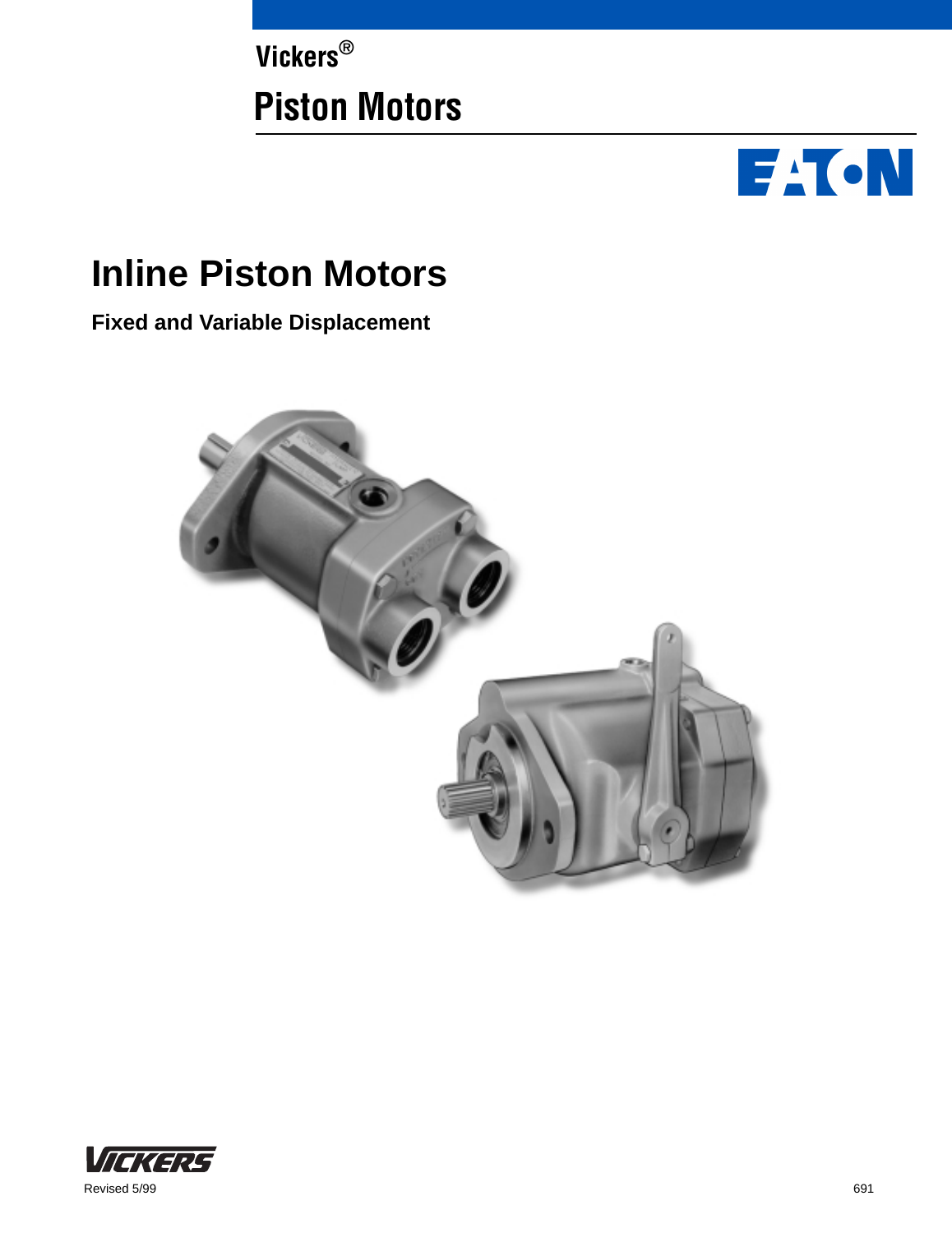# **Table of Contents**

| <b>Introduction</b>                                                                                                                                                                                                            |
|--------------------------------------------------------------------------------------------------------------------------------------------------------------------------------------------------------------------------------|
| <b>Fixed Displacement Motors</b>                                                                                                                                                                                               |
| <b>MFB Model Series</b>                                                                                                                                                                                                        |
|                                                                                                                                                                                                                                |
|                                                                                                                                                                                                                                |
| <b>MFB5 Model Series</b>                                                                                                                                                                                                       |
| Performance Characteristics interesting interesting in the contract of the contract of the contract of the contract of the contract of the contract of the contract of the contract of the contract of the contract of the con |
|                                                                                                                                                                                                                                |
| <b>MFB10 Model Series</b>                                                                                                                                                                                                      |
|                                                                                                                                                                                                                                |
|                                                                                                                                                                                                                                |
| MFB20/29 Model Series                                                                                                                                                                                                          |
|                                                                                                                                                                                                                                |
|                                                                                                                                                                                                                                |
| <b>MFB45 Model Series</b>                                                                                                                                                                                                      |
|                                                                                                                                                                                                                                |
|                                                                                                                                                                                                                                |
| MFE15/19 Model Series                                                                                                                                                                                                          |
|                                                                                                                                                                                                                                |
|                                                                                                                                                                                                                                |
|                                                                                                                                                                                                                                |
| <b>Variable Displacement Motors</b>                                                                                                                                                                                            |
| <b>MVB Model Series</b>                                                                                                                                                                                                        |
|                                                                                                                                                                                                                                |
|                                                                                                                                                                                                                                |
| <b>MVB5 Model Series</b>                                                                                                                                                                                                       |
|                                                                                                                                                                                                                                |
|                                                                                                                                                                                                                                |
| <b>MVB10 Model Series</b>                                                                                                                                                                                                      |
|                                                                                                                                                                                                                                |
|                                                                                                                                                                                                                                |
| <b>MVE19 Model Series</b>                                                                                                                                                                                                      |
|                                                                                                                                                                                                                                |
|                                                                                                                                                                                                                                |
|                                                                                                                                                                                                                                |
|                                                                                                                                                                                                                                |
| Installation Dimensions (control pintle and end ports) matches in the state of the state of the state of 23                                                                                                                    |
|                                                                                                                                                                                                                                |
| Foot Mounting Bracket National Account of the University of Mounting Bracket (1995)                                                                                                                                            |
|                                                                                                                                                                                                                                |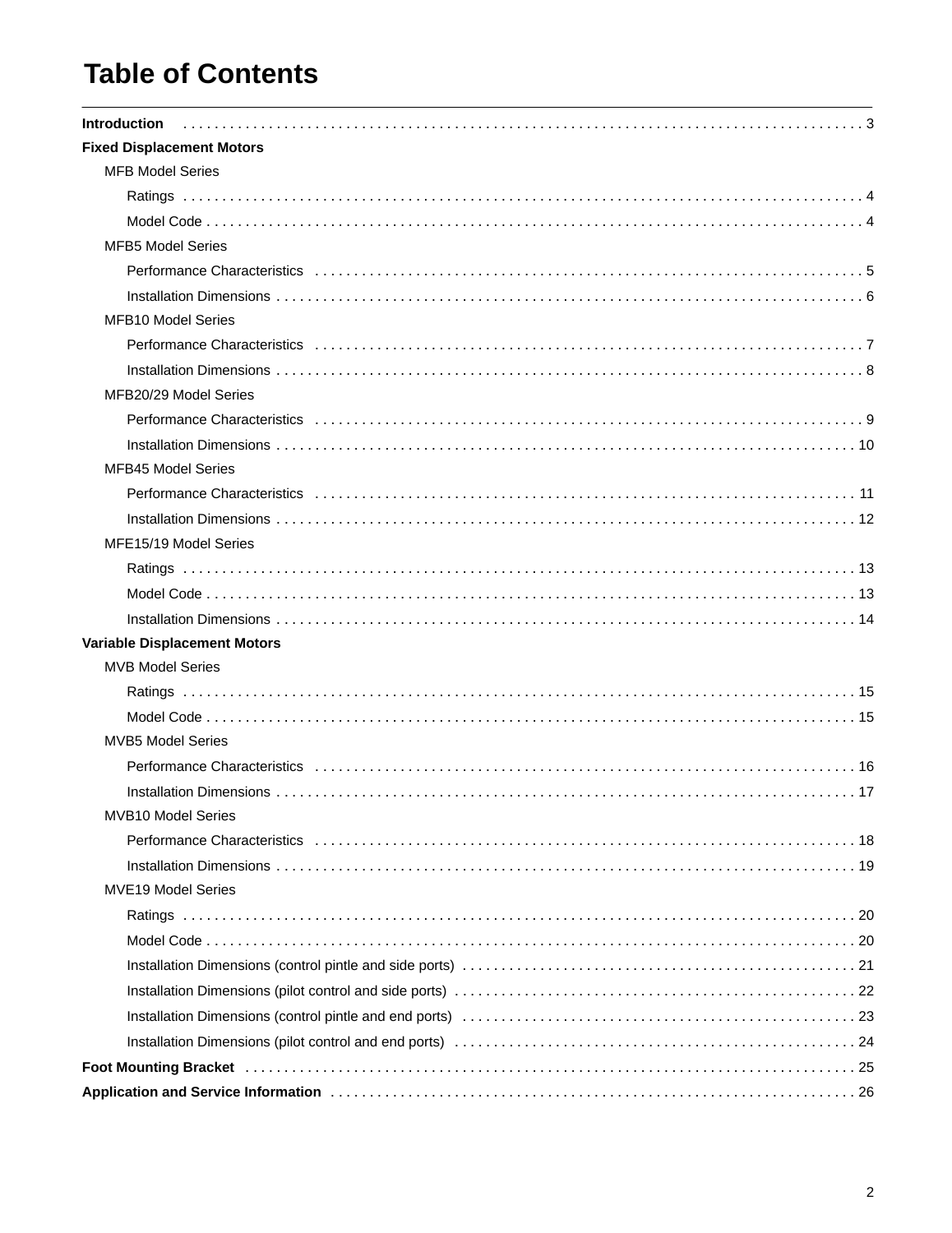#### <span id="page-2-0"></span>**General Data**

These motors are of axial piston, fixed or variable displacement, inline design. The units can be operated in either direction of rotation. Flow direction is as indicated.

MFB motors are variable horsepower – horsepower being approximately proportional to rpm with a given constant operating pressure. Service may be continuous, intermittent, continuous reversing, or stalled without damage when properly protected by a relief valve.

Output speeds are dependent on input flow. Speed ranges of at least 36:1 are possible at the maximum torque rating by varying flow to the motor.

#### **Fixed Displacement Inline Piston Motors (MFB)**

Vickers fixed displacement inline piston motors offer a choice of five torque ratings, speed from 100 to 3600 r/min and pressures to 210 bar (3000 psi). Reversible shaft rotation and flange or foot mountings are available.

#### **High Efficiency**

Overall operating efficiency can be as high as 93% and volumetric efficiency as high as 97%, depending on motor size, pressure, speed, fluid viscosity, and temperature.

#### **Compact, High Performance**

High speeds, pressures and efficiencies give Vickers inline piston motors power density. The result is high performance in a compact package that requires minimum installation space.

#### **Rotation**

Rotation can be reversed simply by reversing the direction of flow through the motor ports.

#### **Low Speed Capability**

Minimum speed can vary between 50 and 100 r/min, depending upon motor size and characteristics of the drive load.

#### **Reliability**

Vickers inline design has seen countless hours of rugged service on a variety of machinery applications. This proven design has provided significant cost and weight savings, while taking full advantage of the high efficiency inherent in piston units.

#### $\bullet$  **Serviceability**

The simplicity of Vickers design not only permits easy servicing (often without removing the unit), and also increased reliability. Vickers inline motors have fewer parts compared to competitive units.

#### **Variable Displacement Inline Piston Motors (MVB, MVE)**

Vickers variable displacement inline piston motors offer a variety of displacements, speeds, and pressures.

#### **Rotation**

Shaft rotation can be reversed simply by reversing the direction of flow through he motor ports. However, shaft rotation must not be reversed by reversing the motor's displacement control, while the motor is running.

#### **Controls**

A handwheel or lever is used to select displacement. Both controls allow the motor to operate on either side of center, permitting bi-directional shaft rotation. The controls can be assembled on either side of the motor to facilitate motor installation and provide optimum control accessibility.

#### **Speed Ranges**

Output speeds are dependent on input flow and the position of the displacement control. With constant placement to the MVB5 or MVB10 motor, a speed range of 4:1 is possible by varying displacement.

By varying flow to the MVB5 speed ranges of 12:1 (300 to 3600 r/min) and higher are possible with output torques to approximately 31 Nm (270 lb. in.)

By varying flow to the MVB10, speed ranges of 11:1 (300 to 3200 r/min) and higher are possible with output torques to approximately 61 Nm (540 lb.in.)

Both the MVB5 and the MVB10 motor will operate at speeds as low as 50 r/min with appropriate circuit and application considerations.

#### **Application**

Vickers piston motors are designed to meet the specifications shown in the "Ratings" section of this catalog. To ensure maximum performance in conjunction with your specific application, consult your Vickers sales representative if your:

- **Pressure requirements are above** 100 bar (1500 psi).
- Speed is above 1800 r/min rating.
- Speed is below minimum recommended speed of 100 r/min.
- System requires fire resistant or other fluids.
- Operating temperature is not within the range of  $38^\circ$  to  $66^\circ$  C (100 $^\circ$  to 150° F). With proper application and fluid consideration, a greater temperature range is permissible.
- Oil viscosities at operating conditions is not within 100 to 250 SUS.
- Application requires an indirect drive.
- Oil viscosity at start-up is in excess of 1000 SUS.
- Mounting attitude is other than horizontal.

#### **Installation Data**

Horizontal mounting is recommended to maintain the necessary case fluid level. The case drain line must be full size and unrestricted, and connected from the uppermost drain port directly to the reservoir in such a manner that the housing remains filled with fluid. The piping of the drain line must prevent siphoning. The drain line should be piped so that it terminates below the reservoir fluid level. No other lines are to be connected to the drain line. Caution must be exercised to never exceed 0,35 bar (5 psi) unit case pressure.

#### **Starting**

Before starting, fill case with system fluid through the uppermost drain port. Housing must be kept full at all times to provide internal lubrication.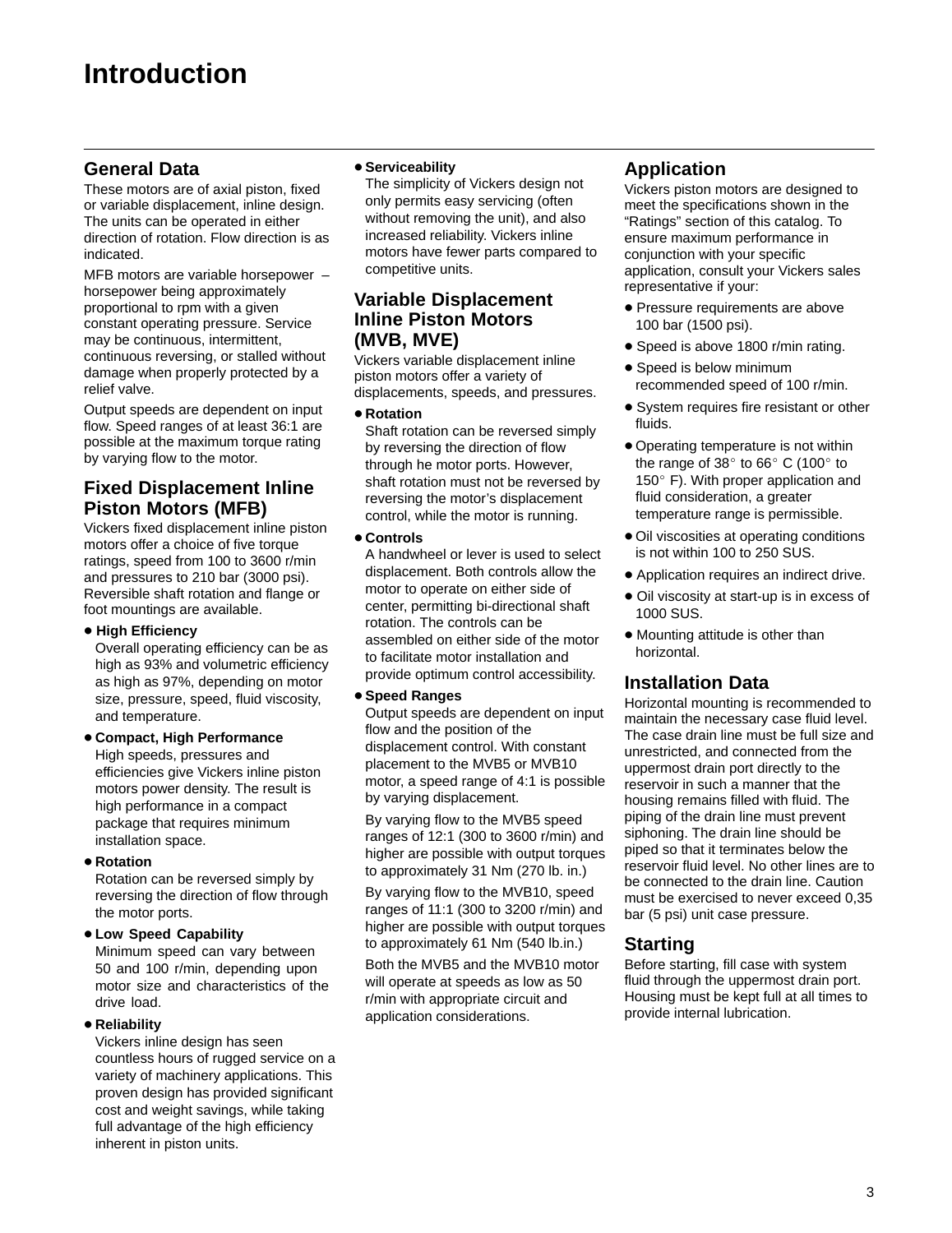### <span id="page-3-0"></span>**MFB Model Series**

#### **Model Code**



#### 1 **Special Seals**

F3 – Seals for use with mineral oil or fire resistant fluids. Blank – Omit if not required

#### 2 **Model Series**

M – Motor

F – Fixed displacement

B – Inline type

#### **GPM Rating @ 1800 rpm** 3

5 – 19 L/min (5 USgpm)

**Specifications**

10 – 37,9 L/min (10 USgpm) 20 – 75,7 L/min (20 USgpm)

29 – 109,8 L/min (29 USgpm)

45 – 170,3 L/min (45 USgpm)

#### **Mounting Type** 4

F – Foot bracket (For separate foot bracket kit, order model model FB–A–10) Blank – Omit for flange mounting

#### **Rotation** 5

U – Either direction

#### **Shaft End (MFB5/10 only)** 6

Y – Standard Shaft Blank – Optional shaft

\* Optional shaft is available only to provide interchangeability with earlier (–10 design) units. (Not recommended for operation above 1800 r/min and 100 bar (1500 psi).

#### **Port Connections (MFB 45)** 6

F – SAE 4-bolt Flanged Ports

#### **7** Design Number

Subject to change

- 21 21 Design (MFB5) 31 – 31 Design (MFB10)
- 10 10 Design (MFB 20, 29, 45)

| <b>Model</b>      | Theoretical<br>Displ.                          | <b>Flow</b><br>L/min     | <b>Operating Speed</b><br>r/min |      | <b>Pressure</b><br>bar (psi) |               | <b>Output Torque</b><br>$Nm$ (lb in) |                 | <b>Dry Weight</b><br>kg (lb) |
|-------------------|------------------------------------------------|--------------------------|---------------------------------|------|------------------------------|---------------|--------------------------------------|-----------------|------------------------------|
|                   | cm <sup>3</sup> /rev<br>(in <sup>3</sup> /rev) | (USgpm) @<br>Rated r/min | Rated                           | Max  | <b>Rated</b>                 | <b>Max</b>    | Rated                                | Max             |                              |
| MFB <sub>5</sub>  | 10,5<br>(0.643)                                | 19.0<br>(5.0)            | 1800                            | 3600 | 100<br>(1500)                | 210<br>(3000) | 15,25<br>(135)                       | 30,5<br>(270)   | 5,0(11)                      |
| MFB10             | 21,12<br>(1.29)                                | 37,9<br>(10.0)           | 1800                            | 3200 | 100<br>(1500)                | 210<br>(3000) | 32,1<br>(284)                        | 64,2<br>(568)   | 9,5(21)                      |
| MFB <sub>20</sub> | 42,8<br>(2.61)                                 | 75,7<br>(20)             | 1800                            | 2400 | 100<br>(1500)                | 175<br>(2500) | 50,85<br>(450)                       | 101,7<br>(900)  | 18,5 (49)                    |
| MFB <sub>29</sub> | 61,6<br>(3.76)                                 | 109,8<br>(29)            | 1800                            | 2400 | 70<br>(1000)                 | 140<br>(2000) | 58,75<br>(520)                       | 117,5<br>(1040) | 18,5 (49)                    |
| MFB45             | 94,4<br>(5.76)                                 | 170,3<br>(45)            | 1800                            | 2200 | 100<br>(1500)                | 210<br>(3000) | 135,6<br>(1200)                      | 271,2<br>(2400) | 33(73)                       |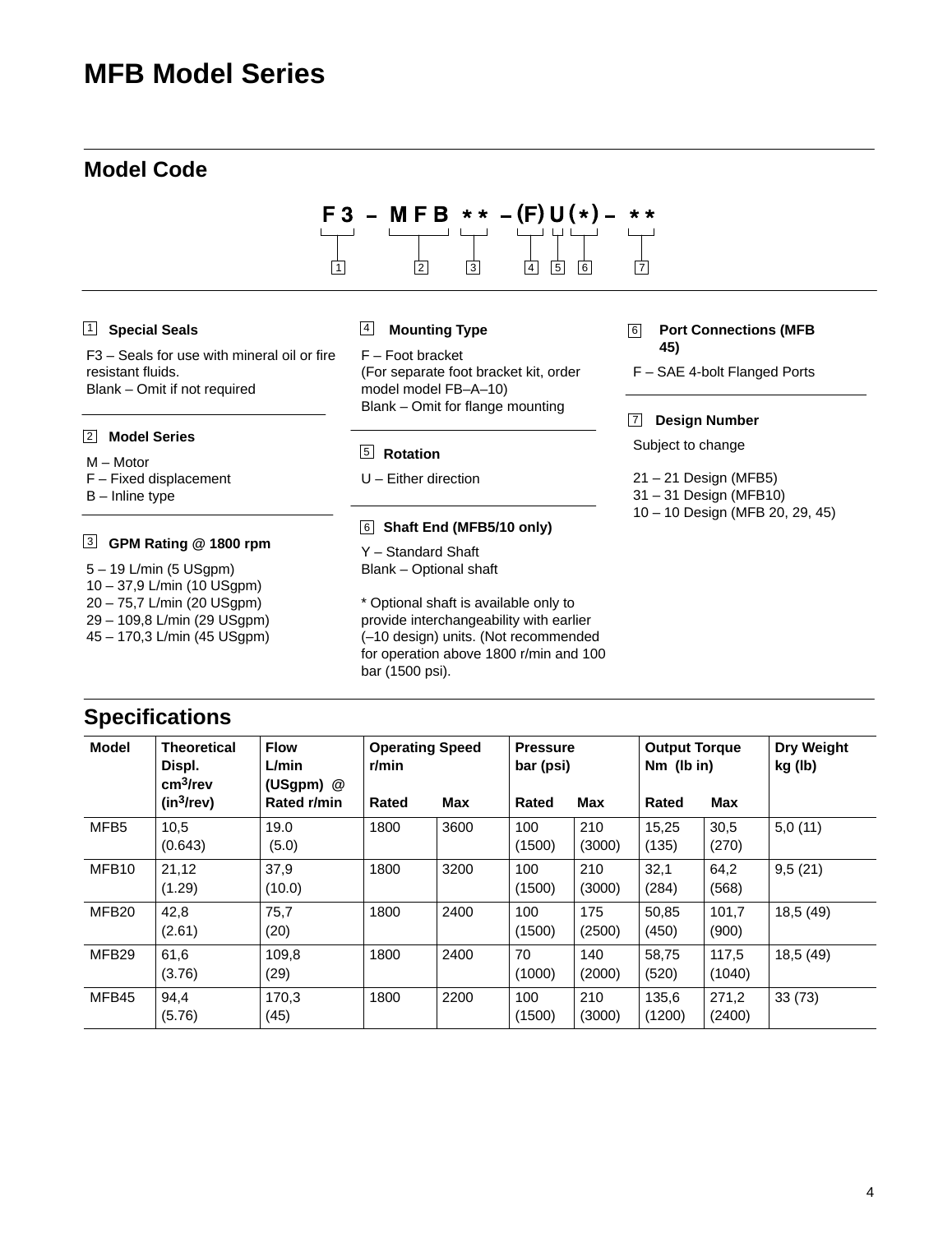### <span id="page-4-0"></span>**MFB5 Model Series**

#### **Performance Characteristics**

Based on oil temperature of  $49^{\circ}$ C (120 $^{\circ}$ F) - Atmospheric Outlet



(500) (1000) (1500) (2000) (2500) (3000)

**psi**

**Differential input pressure**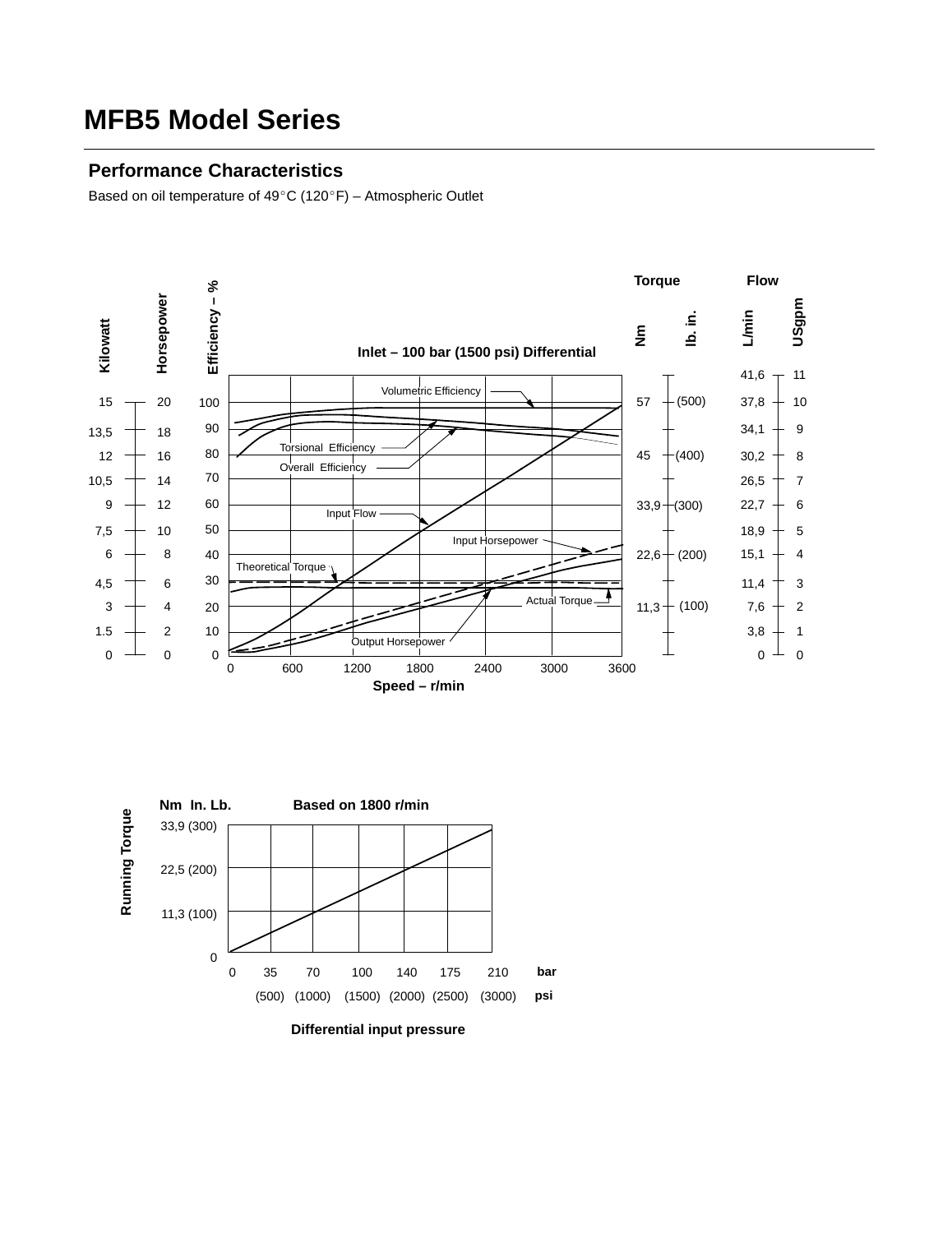#### <span id="page-5-0"></span>**Installation Dimensions Millimeters (inches)**



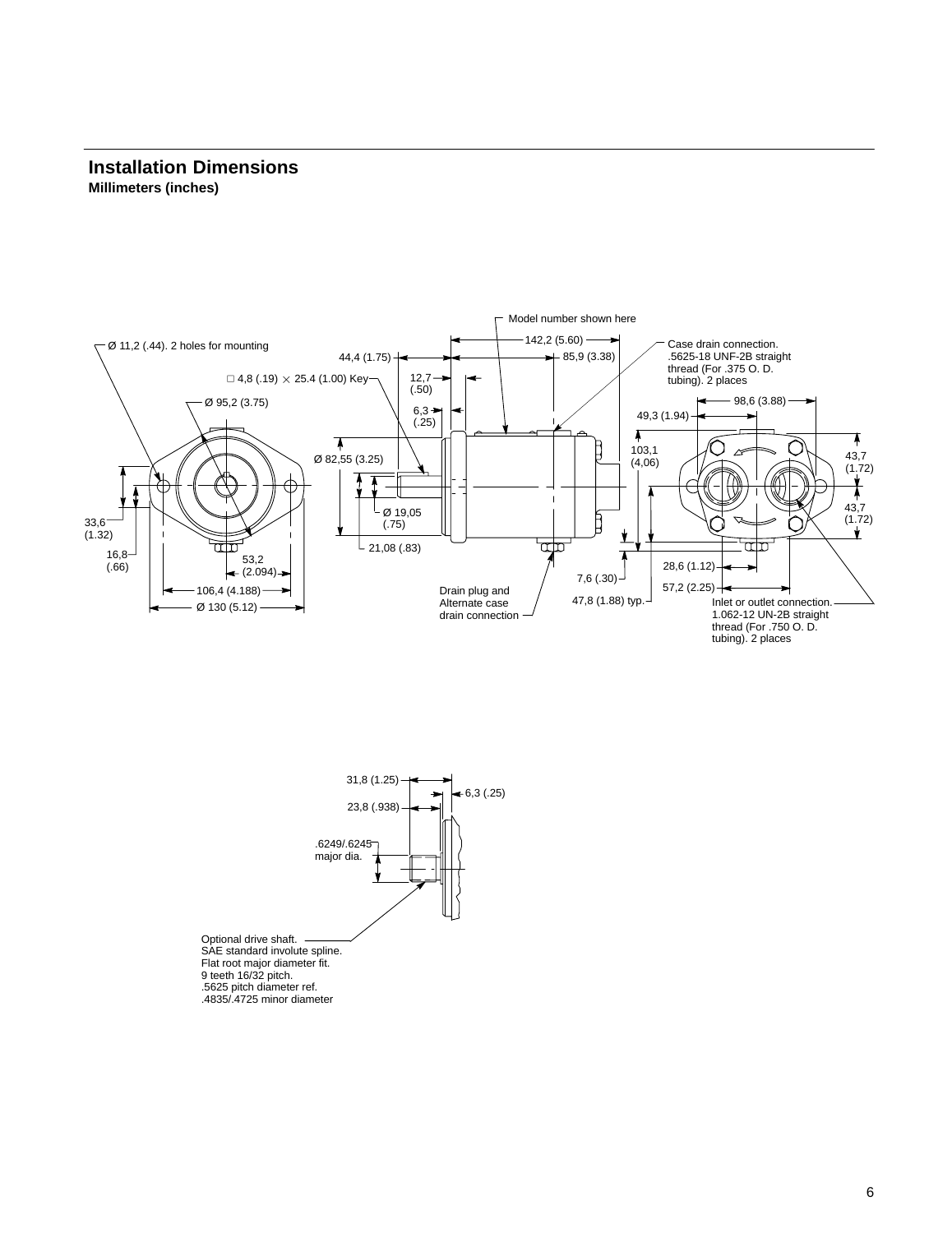### <span id="page-6-0"></span>**MFB10 Model Series**

#### **Performance Characteristics**

Based on oil temperature of 49 $^{\circ}$  C (120 $^{\circ}$  F), 20.6 cSt (100 SUS) and atmospheric outlet

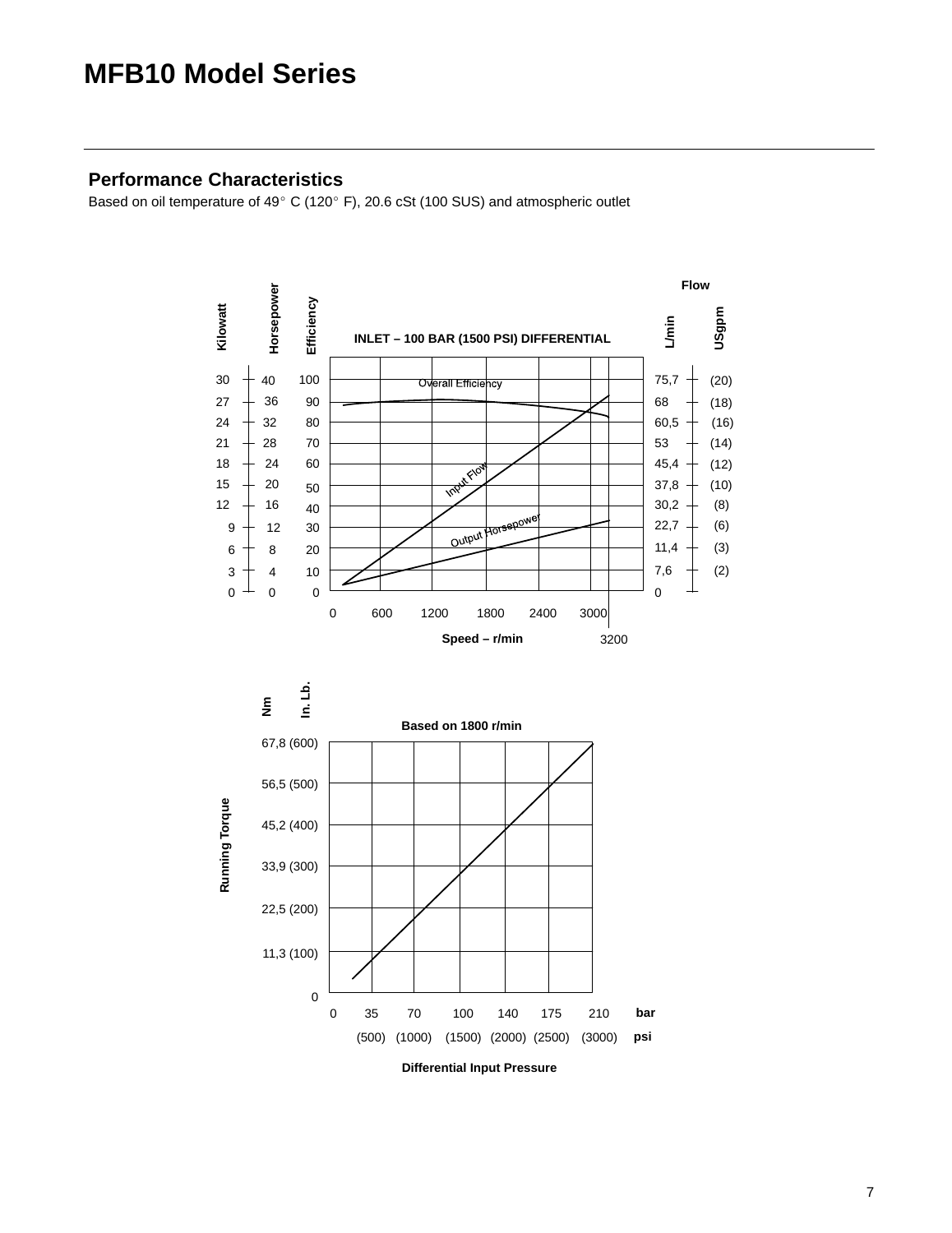#### <span id="page-7-0"></span>**Installation Dimensions Millimeters (inches)**



SAE standard involute spline. Flat root – major diameter fit. 13 teeth – 16/32 pitch. .8125 pitch diameter (ref.) .7335/.7225 minor diameter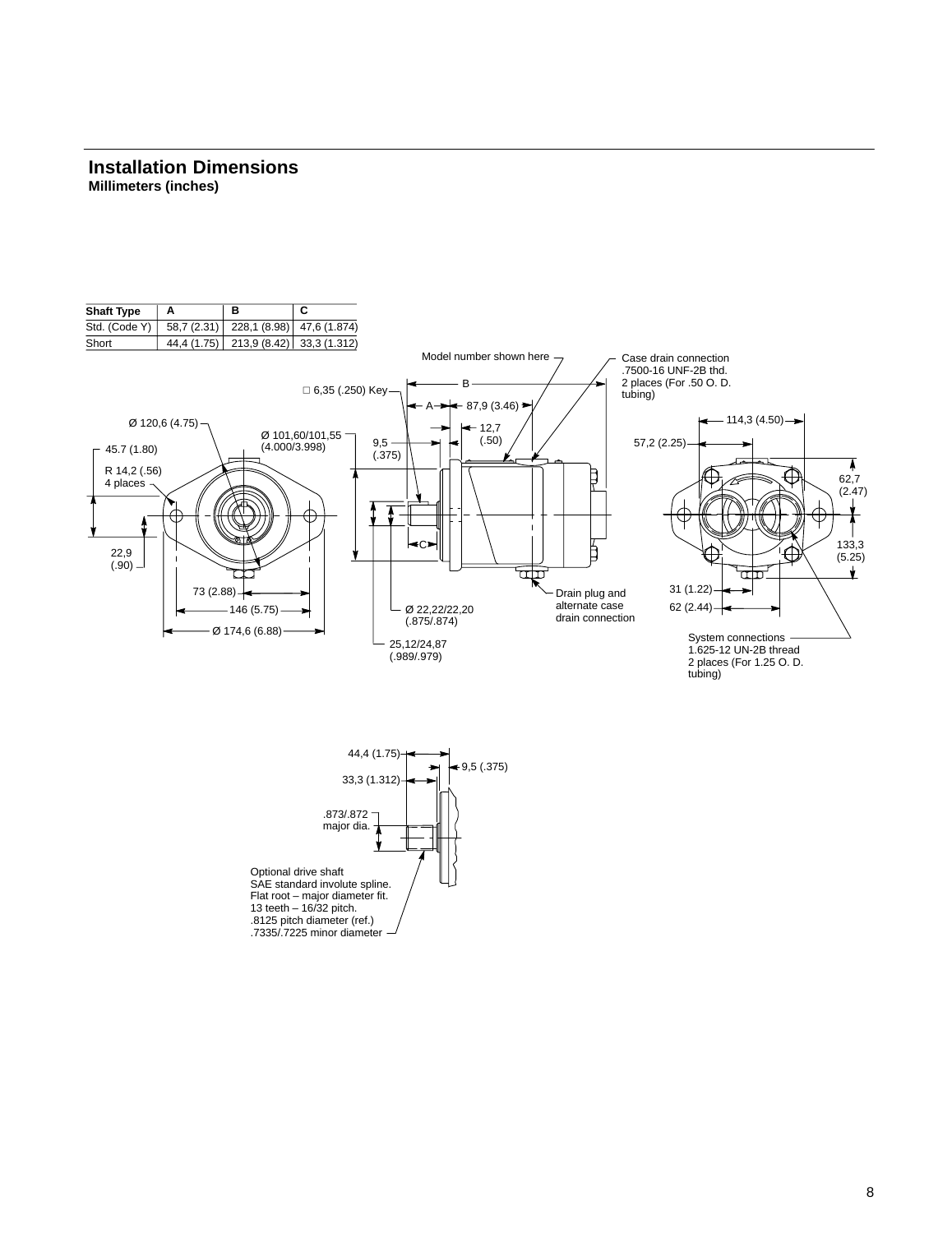<span id="page-8-0"></span>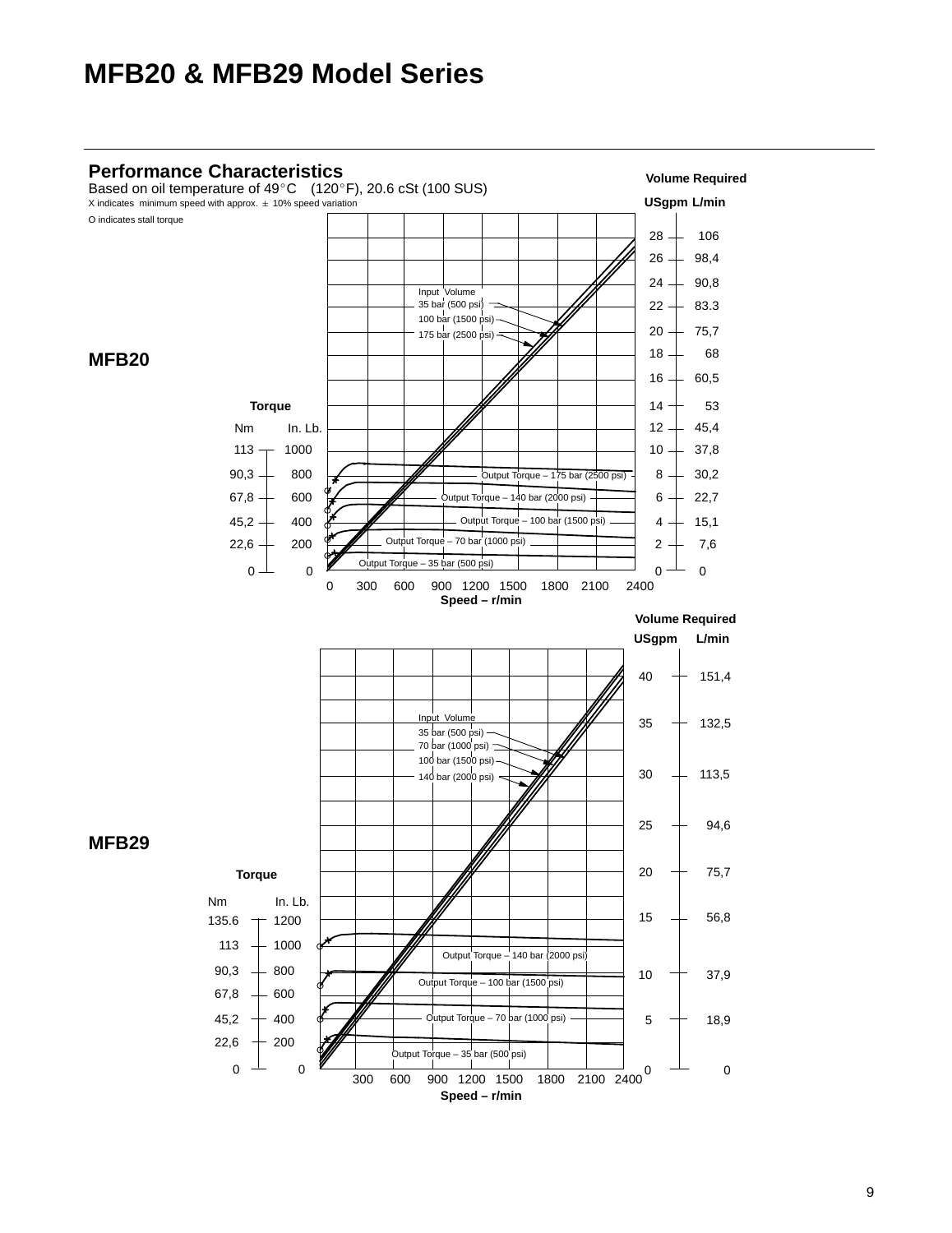#### <span id="page-9-0"></span>**Installation Dimensions Millimeters (inches)**



SAE standard involute spline. Flat root – major diameter fit. 14 teeth – 12/24 pitch. 1.1667 pitch diameter (ref.) 1.0627/1.0497 minor diameter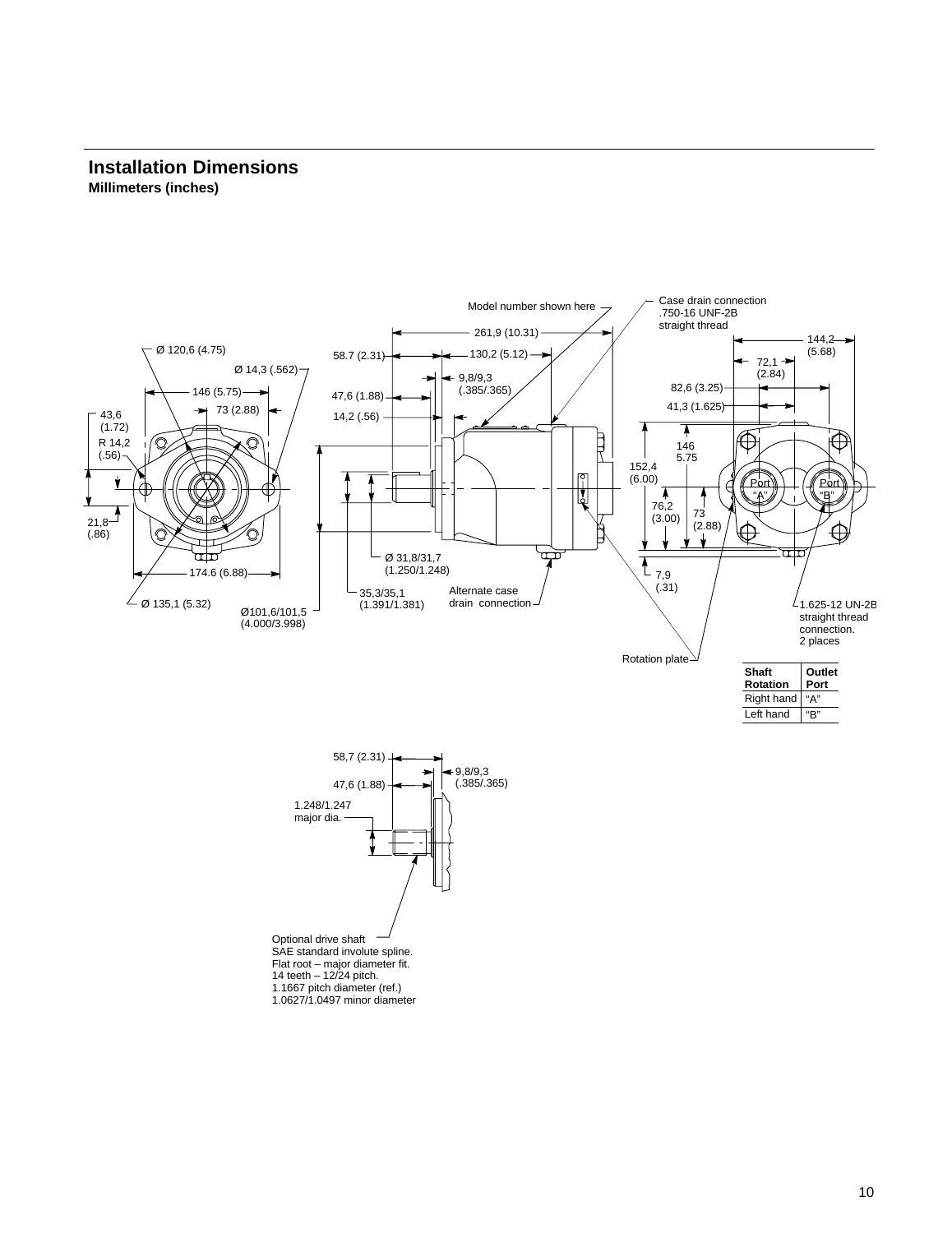### <span id="page-10-0"></span>**MFB45 Model Series**

#### **Performance Characteristics**

Based on oil temperature of 49° C (120° F), 20.6 cSt (100 SUS)



X indicates minimum speed with approximate  $\pm$  10 % speed variation O indicates stall torque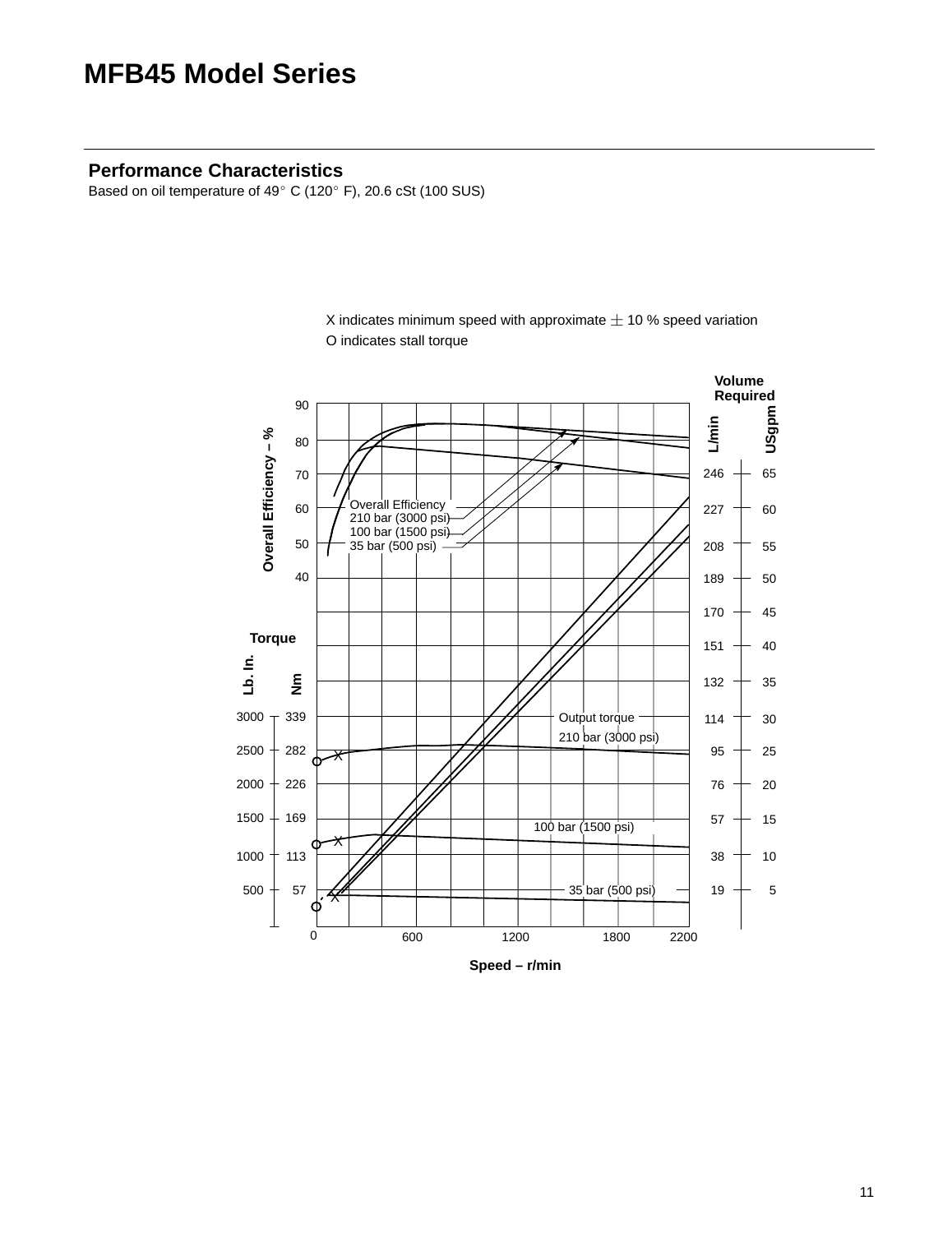#### <span id="page-11-0"></span>**Installation Dimensions Millimeters (inches)**

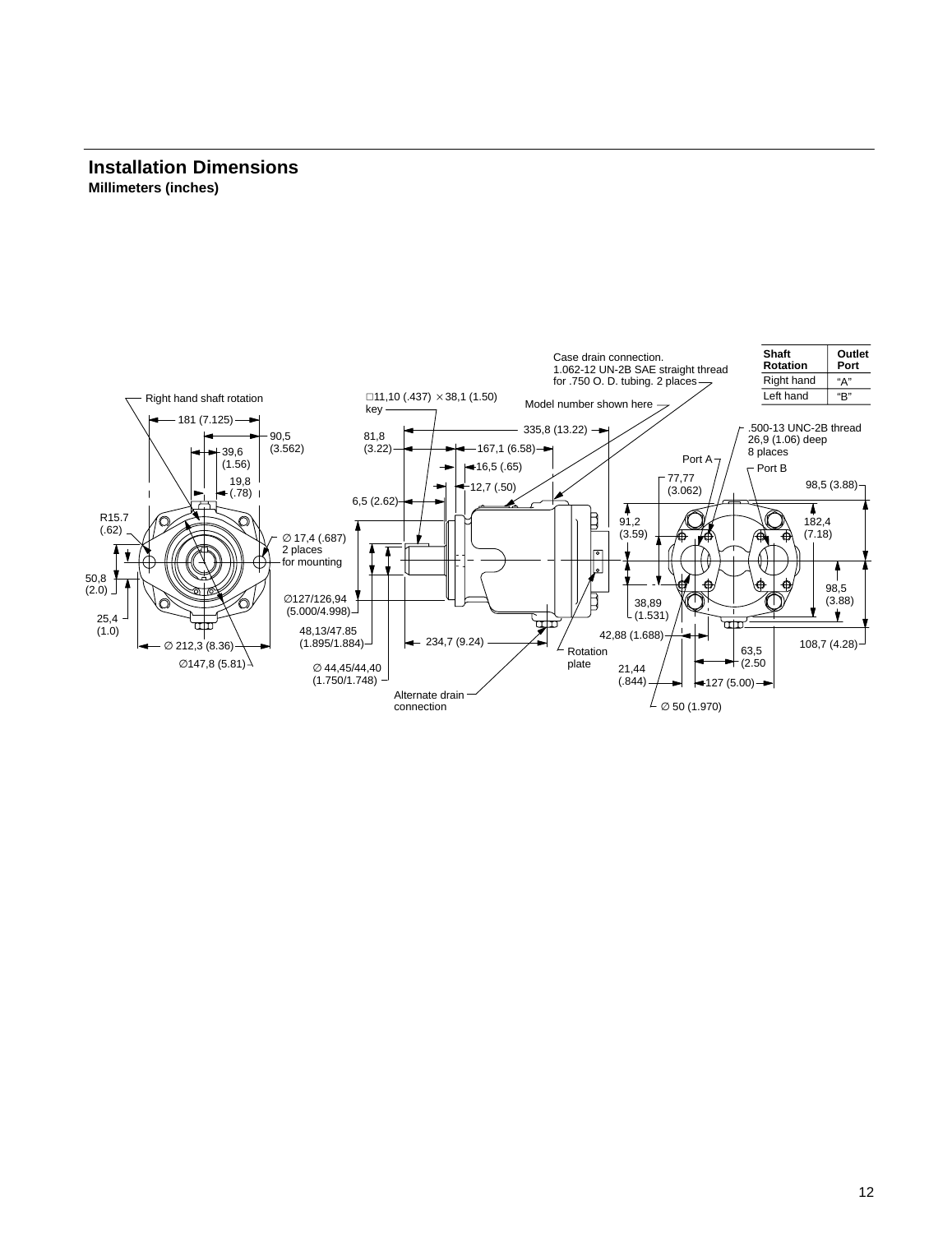# <span id="page-12-0"></span>**MFE15 and MFE19 Model Series**

#### **Ratings**

| <b>Theoretical</b><br><b>Maximum</b><br><b>Displacement</b>          | <b>Maximum Rated</b><br><b>Input Speed</b> | <b>Maximum Rated</b><br><b>Output Speed</b> | <b>Maximum</b><br>Intermittent<br><b>Pressure</b> | <b>Maximum</b><br><b>Continuous</b><br><b>Pressure</b> | <b>Rated Power</b>                                   |  |
|----------------------------------------------------------------------|--------------------------------------------|---------------------------------------------|---------------------------------------------------|--------------------------------------------------------|------------------------------------------------------|--|
| MFE <sub>15</sub><br>33 $cm3/rev$<br>$(2 \text{ in}^3/\text{rev})$   | 3600 r/min                                 | 3600 r/min                                  | 350 bar                                           | 210 <sub>bar</sub>                                     | 16,8 kW per 1000 r/min<br>$(22.5$ hp per 1000 r/min) |  |
| MFE <sub>19</sub><br>41 $cm3/rev$<br>$(2.5 \text{ in}^3/\text{rev})$ |                                            |                                             | $(5000 \,\text{psi})$                             | $(3000 \,\text{psi})$                                  |                                                      |  |

### **Model Code**



#### 1 **Model Series**

MFE – Fixed displacement piston motor

#### 2 **Rated Flow**

- 15 57 L/min (15 USgpm)
- 19 72 L/min (19 USgpm)

#### **Thru Shaft**

X – Available only on side ported models. Omit if not required

- **Output Shaft \*** 4
- 2 SAE B–B splined

\* Other shafts available. Contact your Vickers sales engineer.

#### 3 5 **Design Number**

30 – Subject to change. Installation dimensions remain the same for design number 30 through 39

#### **Special Suffix** 6

Blank – Side Ports 030 – End Ports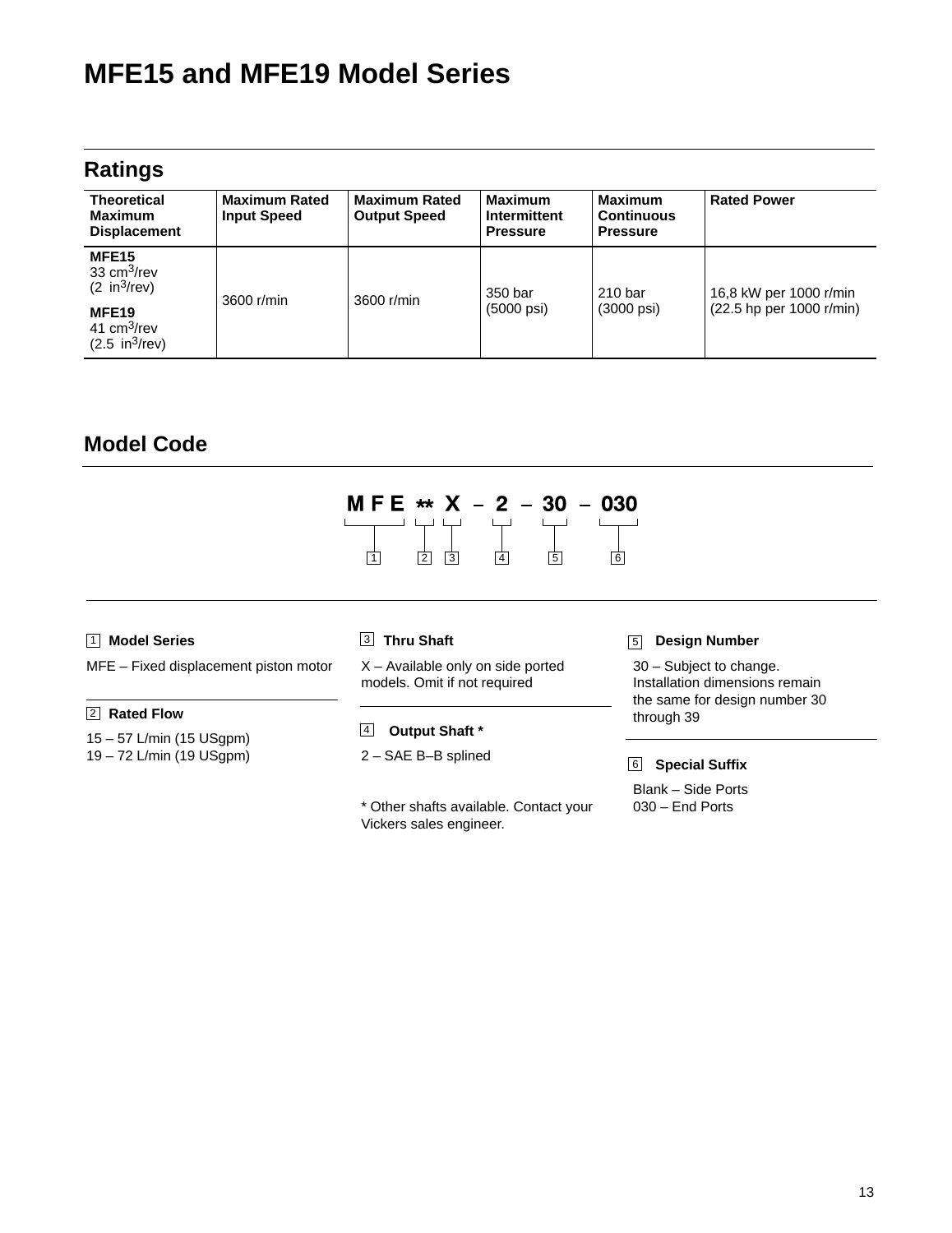<span id="page-13-0"></span>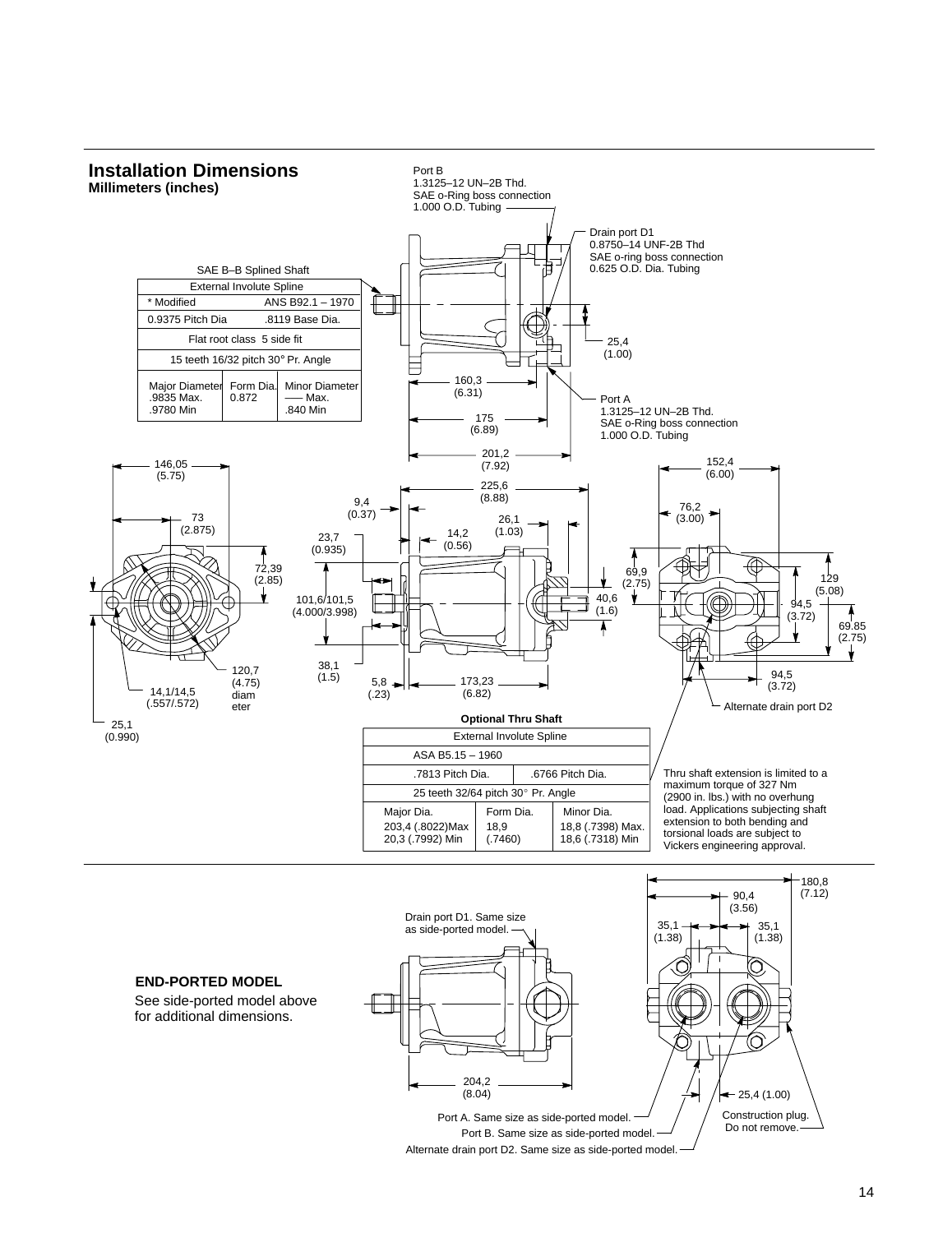# <span id="page-14-0"></span>**MVB5 and MVB10 Model Series**

|                   | <b>Ratings</b>                                                    |                                    |                |                                   |      |                              |               |                                      |               |
|-------------------|-------------------------------------------------------------------|------------------------------------|----------------|-----------------------------------|------|------------------------------|---------------|--------------------------------------|---------------|
| <b>Model</b>      | <b>Theoretical</b><br><b>Displacement</b><br>cm <sup>3</sup> /rev | <b>Flow</b><br>$L/min$ (USgpm) $@$ |                | <b>Operating Speed</b><br>(r/min) |      | <b>Pressure</b><br>bar (psi) |               | <b>Output Torque</b><br>Nm (lb. in.) |               |
|                   | $(in^3$ /rev)                                                     | 1800 r/min                         | 3600 r/min     | Rated                             | Max  | Rated                        | <b>Max</b>    | Rated                                | Max           |
| MVB <sub>5</sub>  | 10,5<br>(0.643)                                                   | 19,0<br>(5.0)                      | 38.0<br>(10)   | 1800                              | 3600 | 100<br>(1500)                | 210<br>(3000) | 15,25<br>(135)                       | 30,5<br>(270) |
| MVB <sub>10</sub> | 21,12<br>(1.29)                                                   | 37.9<br>(10.0)                     | 68,1<br>(18.0) | 1800                              | 3200 | 100<br>(1500)                | 210<br>(3000) | 30.5<br>(270)                        | 61,0<br>(540) |

### **Model Code**



#### 1 **Model Series**

M – Motor

#### **Rotation** 4

- U Either direction
- 

#### 2 **USgpm Rating @ 1800 rpm**

V – Variable displacement

 $5 - 5$  USgpm

B – Inline type

F – Foot bracket (For separate foot bracket kit, order model model FB–A–10) Blank – Omit for flange mounting

### **Displacement** 5

- D Both sides of center
- **Shaft Type** 6
- **Mounting Type** 3 10 Y – Keyed, standard 1.75 extension, 0.759 diameter
	- **Motor Design Number** 7

Subject to change

#### **Control Type** 8

H – Handwheel M – Lever

#### **9** Control Position

L – Left hand Blank – Right hand

#### **10 Control Design Number**

Subject to change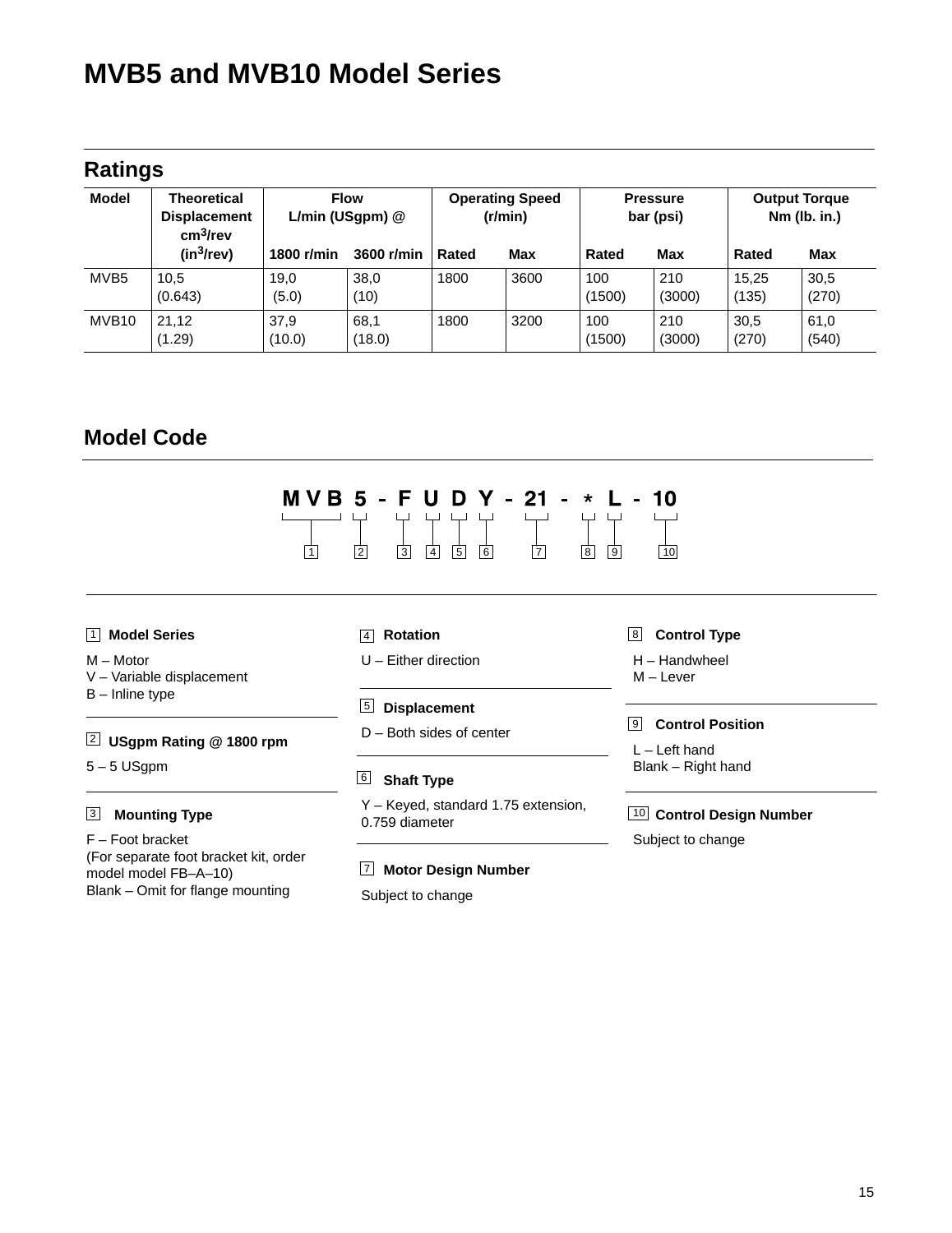### <span id="page-15-0"></span>**MVB5 Model Series**

#### **Performance Characteristics**

Based on oil temperature of 49 $^{\circ}$  C (120 $^{\circ}$  F), 20.6 cSt (100 SUS) and atmospheric outlet

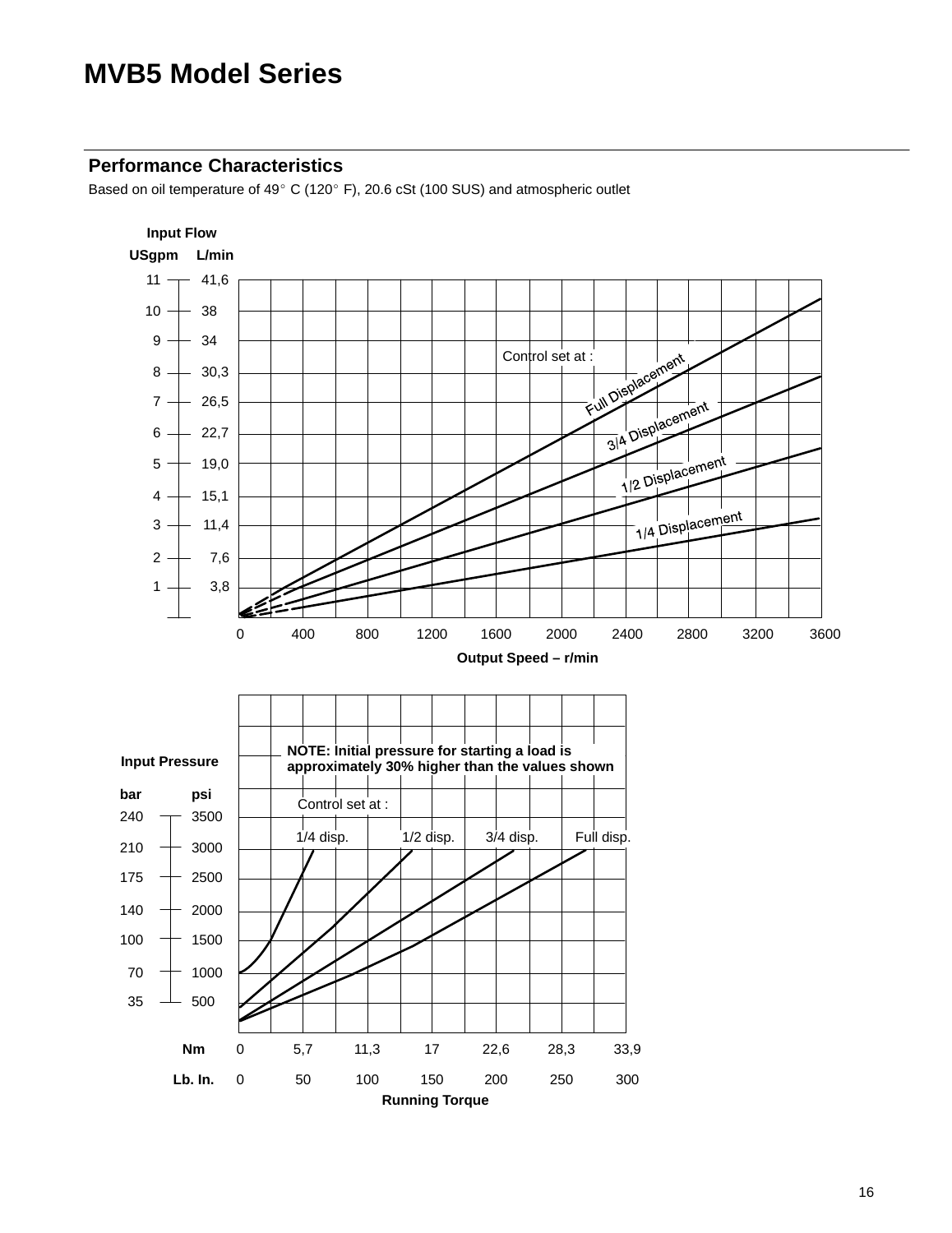### <span id="page-16-0"></span>**MVB5 Model Series with Handwheel or Lever Control**

#### **Installation Dimensions**

#### **Millimeters (inches)**

#### **Handwheel Control**

Provides manual selection of motor displacement. Handwheel controlled units may be operated on either side of center permitting bi-directional output rotation.

| <b>Shaft</b><br><b>Rotation</b> | <b>Pointer</b><br><b>Position</b> | <b>Handwheel Rotation</b><br>from Zero | Inlet<br>Port |
|---------------------------------|-----------------------------------|----------------------------------------|---------------|
| R H                             |                                   | Clockwise                              |               |
| R.H.                            |                                   | Counter-clockwise                      |               |
| IH.                             |                                   | Clockwise                              |               |
| H                               |                                   | Counter-clockwise                      |               |





#### **Lever Control**

Provides mechanical or manual selection of motor displacement. Lever controlled units may be operated on either side of center permitting bi-directional output rotational characteristics. Lever controls must be secured by a suitable linkage arrangement to maintain desired setting. The control pintle may be rotated 446 mm (17.5 in.) on each side of center position to permit full reversal of output shaft. Pintle travel is limited to  $35^{\circ}$  by internal stops. Torque required to rotate control pintle is approximately 6.7 Nm (60 in. lbs.) at rated speed and pressure.

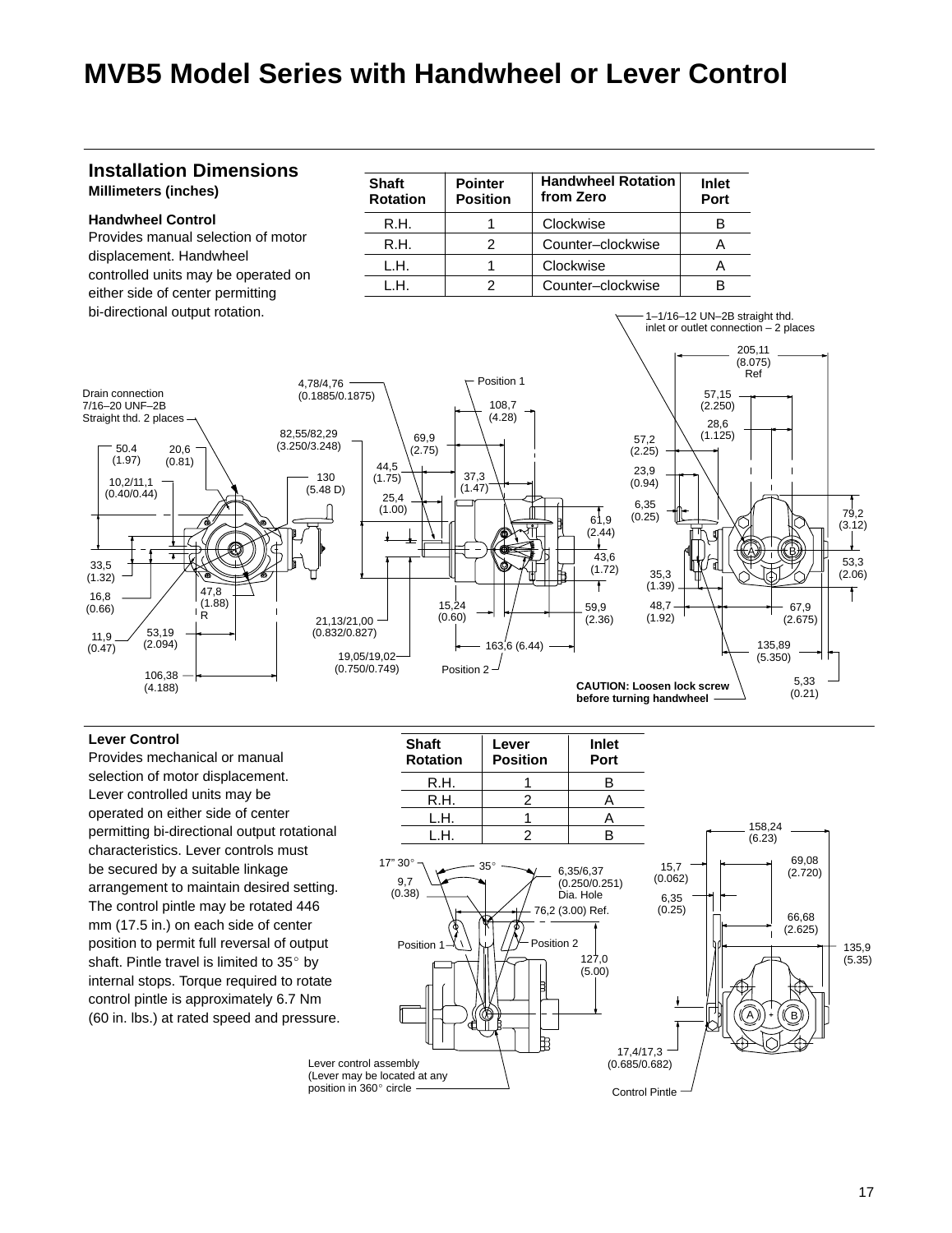### <span id="page-17-0"></span>**MVB10 Model Series**

#### **Performance Characteristics**

Based on oil temperature of 49° C (120° F), 20.6 cSt (100 SUS)

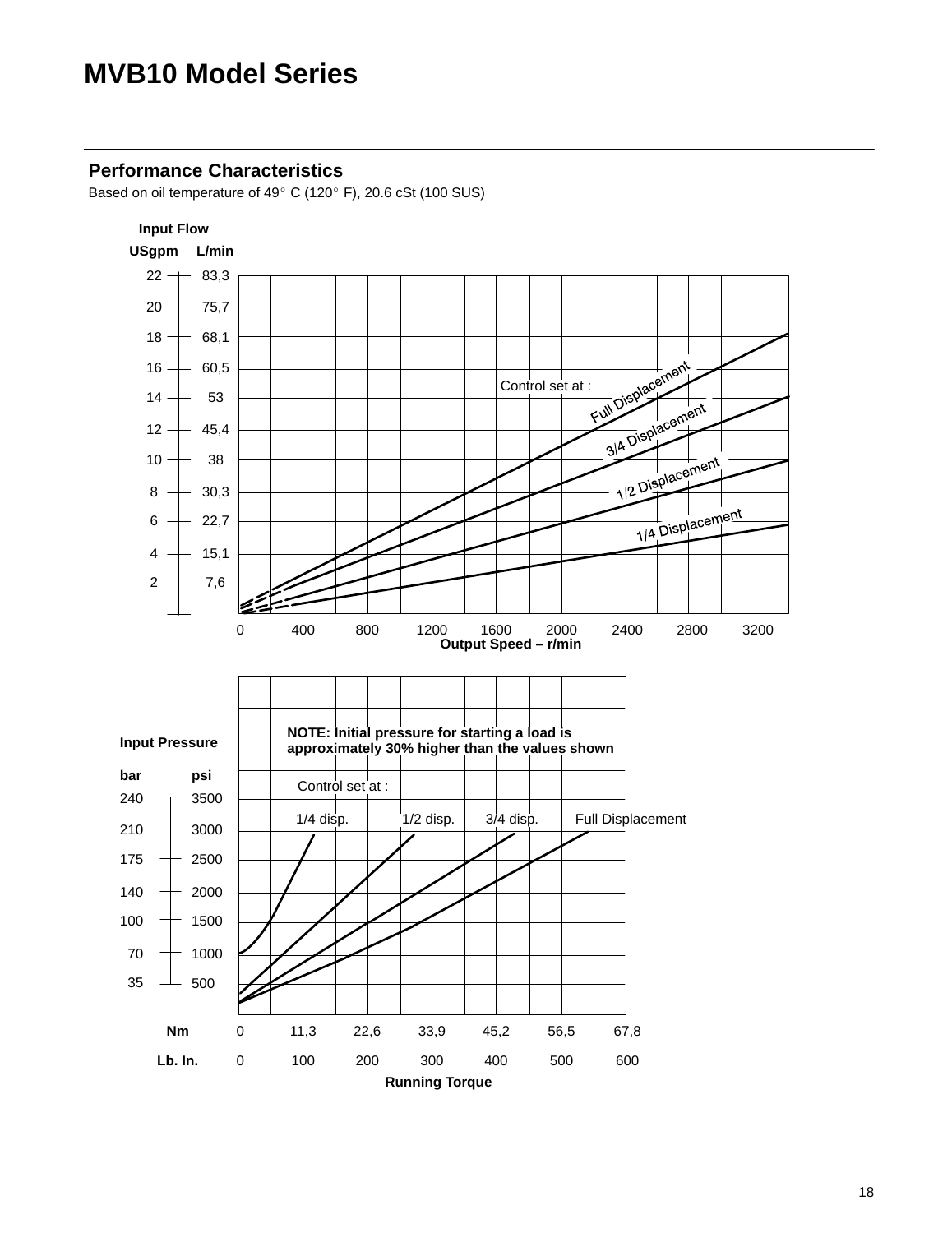### <span id="page-18-0"></span>**MVB10 Model Series with Handwheel or Lever Control**

#### **Installation Dimensions Shaft Pointer Handwheel Rotation Inlet Millimeters (inches) Rotation Position from Zero Port Handwheel Control Clockwise** R.H. B 1 Provides manual selection of motor R.H. 2 Counter–clockwise A displacement. Handwheel L.H. 1 Clockwise A controlled units may be operated L.H. 2 B Counter–clockwise on either side of center permitting bi-directional output rotation. 1.6250–12 UN–SAE straight thread 189,0 Inlet or outlet connection (7.44) Drain connection 2 places 9/16–18 UNF .28 straight thd. 123,7 251,2 2 places  $(4.87)$ (9.89) 146,05 58,67 74,6 57,15 181,9 (5.750) (2.94) (2.31)  $(2.25)$ (7.16) 174,8 Position 1 73,03 9,53 37,3 (6.88)  $(2.875)$   $\sqrt{23.6}$ (0.375) (1.47) Diameter 90.93 5,59  $(0.93)$ 15,24 6,35 (3.58)  $(0.22)$ 6,38//6,35 (0.6)  $(0.25)$ Radius (0.251/0.250) Sq Key 計 ⊕ ∱ 101,6/101,5 (4.000/3.998) A B Dia. ⊕ € 25,12/24,87 35,3 (0.989/0.979) 22,23 43,7 22,86 120,65 Dia. (0.875)  $(1.72)$ (1.39) (0.90) (4.75) 12,7 44,45 48,7  $(0.5)$ 14,27 (1.750) (1.92) 61,98 45,72 (0.562)  $(2.44)$  $(1.80)$ Position 2 dia. #10–24 UNC hex head screws – 2 places mounting holes. 2 places

#### **Lever Control**

Provides mechanical or manual selection of motor displacement. Lever controlled units may be operated on either side of center permitting bi-directional output rotational characteristics. Lever controls must be secured by a suitable linkage arrangement to maintain desired setting. The control pintle may be rotated 446mm (17.5 in.) on each side of center position to permit full reversal of output shaft. Pintle travel is limited to  $35^{\circ}$  by internal stops. Torque required to rotate control pintle is approximately 6.7 Nm (60 in. lbs.) at rated speed and pressure.

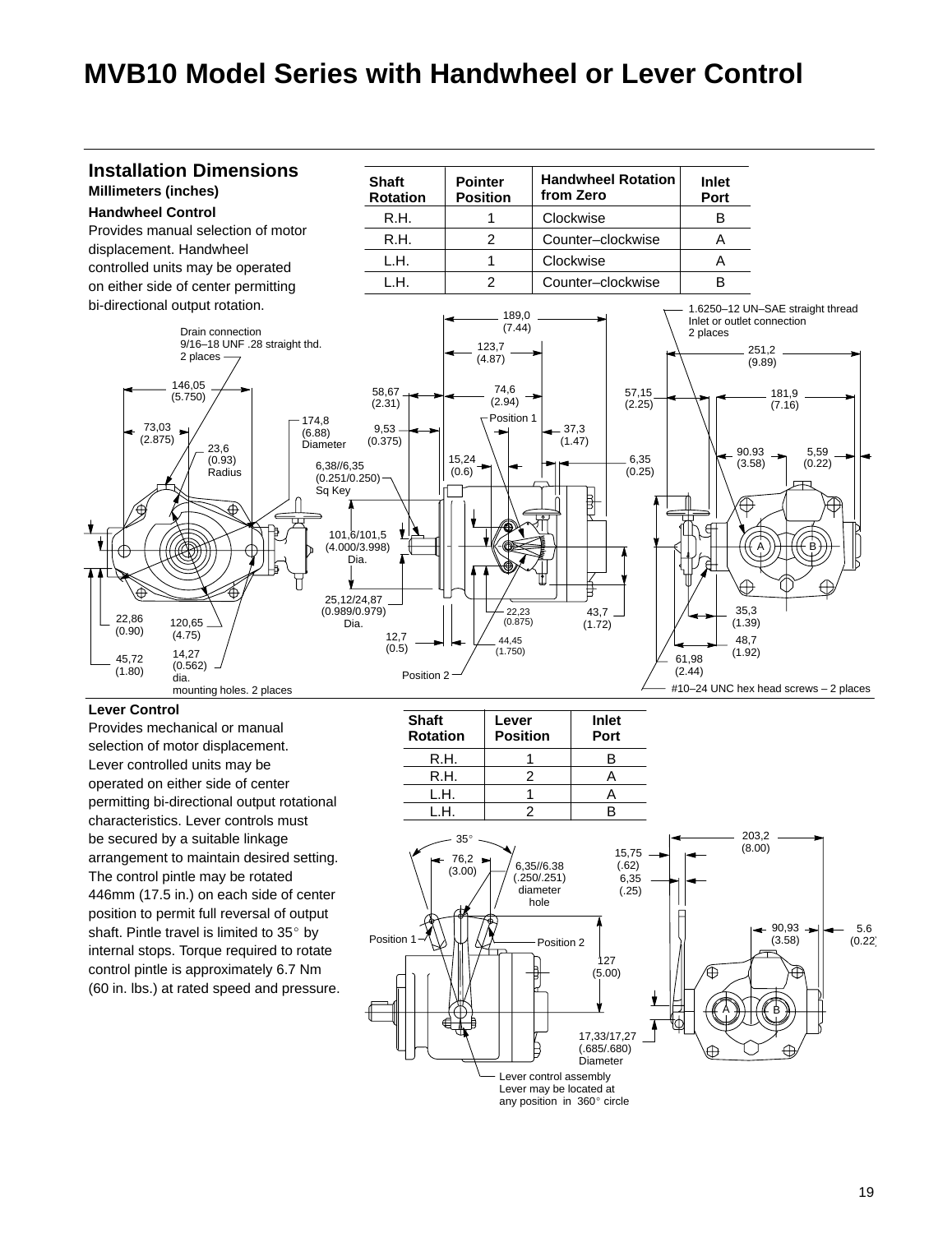### <span id="page-19-0"></span>**MVE19 Model Series**

### **Circuit Diagram**



### **Ratings**

| Model &<br><b>Theoretical</b><br><b>Maximum</b><br><b>Displacement</b><br>$cm^3$ /rev (in $^3$ /rev) | <b>Maximum Rated</b><br><b>Input Speed</b> | <b>Maximum Rated</b><br><b>Output Speed</b> | <b>Maximum</b><br>Intermittent<br><b>Pressure</b>           | <b>Maximum</b><br><b>Continuous</b><br><b>Pressure</b> | <b>Rated Power</b>                                   |
|------------------------------------------------------------------------------------------------------|--------------------------------------------|---------------------------------------------|-------------------------------------------------------------|--------------------------------------------------------|------------------------------------------------------|
| MVE <sub>19</sub><br>40.9(2.5)                                                                       | 3600 r/min                                 | 3600 r/min                                  | 350 bar (5000 psi)<br>210 bar (3000 psi)<br>for "P" control | 210 <sub>bar</sub><br>$(3000 \text{ psi})$             | 16,8 kW per 1000 r/min<br>$(22.5$ hp per 1000 r/min) |

### **Model Code**



#### 1 **Model Series**

MVE – Variable displacement piston motor

#### 2 **Rated Flow**

19 – 72 L/min (19 USgpm)

#### **Thru Shaft** 3

Blank – No thru shaft X – Available only on side ported models. Use for static brake only.

#### **Output Shaft** 4

2 – SAE B–B splined

9 – SAE B splined\*

\* #9 shaft is limited to max pressure of 210 bar (3000 psi)

#### 5 **Motor Design Number**

Subject to change. Installation dimensions remain as shown for designs 30 through 39.

#### 6 **Control & Location**

A – Right hand pintle location viewed from shaft end with drain port up

B – Left hand pintle location viewed from shaft end with drain port up

M – External pilot control ("Vented" equals minimum stroke/maximum speed) †

P – External pilot control. See above pressure restrictions under "Ratings". ("Vented" equals maximum stroke/minimum speed) †

† External pilot pressure must be equal to the system pressure to ensure yoke position.

#### **Minimum Displacement** 7 **Angle**

Any angle from  $7^{\circ}$  to 15 $^{\circ}$  in 2 $^{\circ}$ increments

#### 8 **Control Design Number**

10 – Subject to change

#### **Special Suffix** 9

Blank – No special features 030 – End ports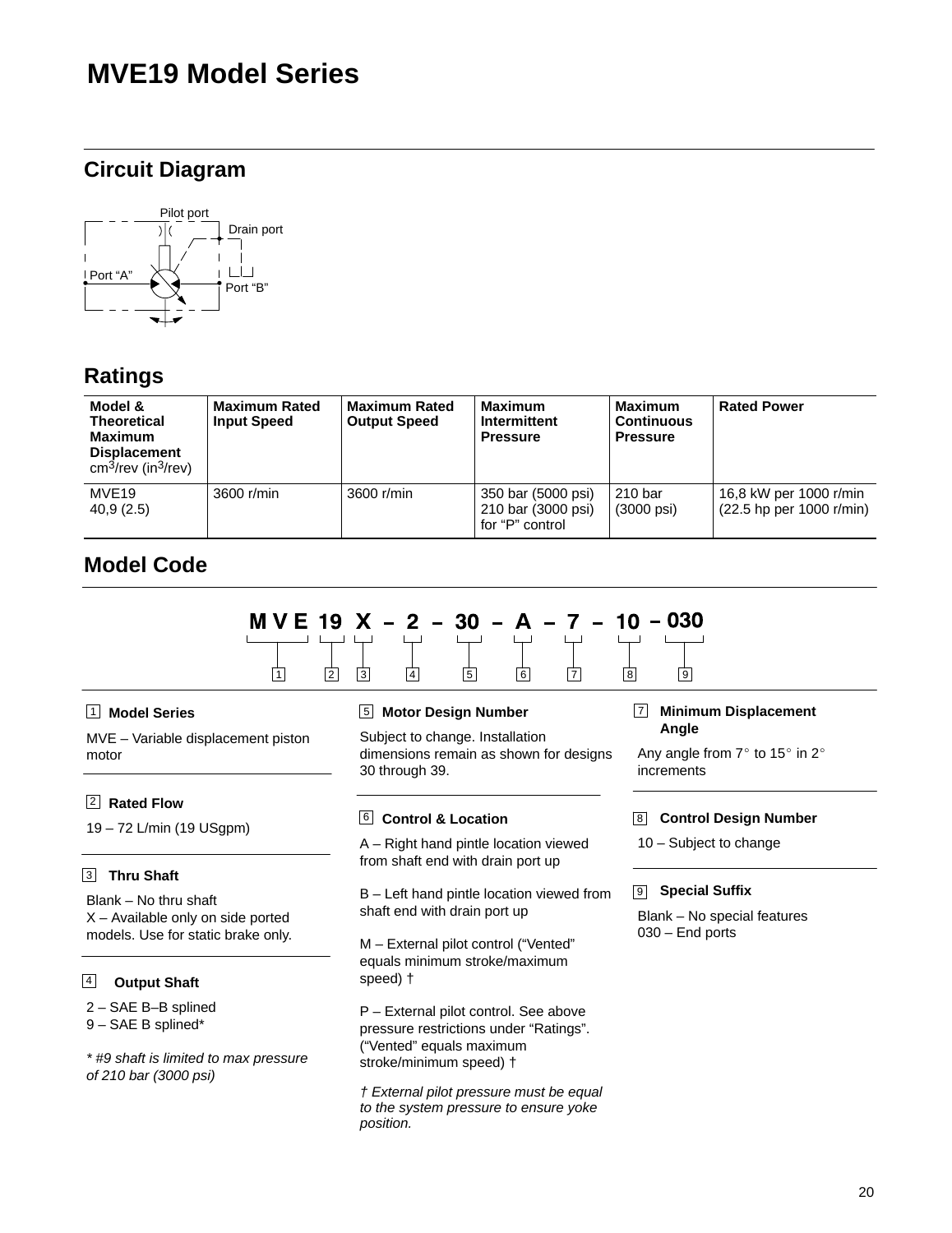### <span id="page-20-0"></span>**MVE19 Model Series with Control Pintle & Side Ports**

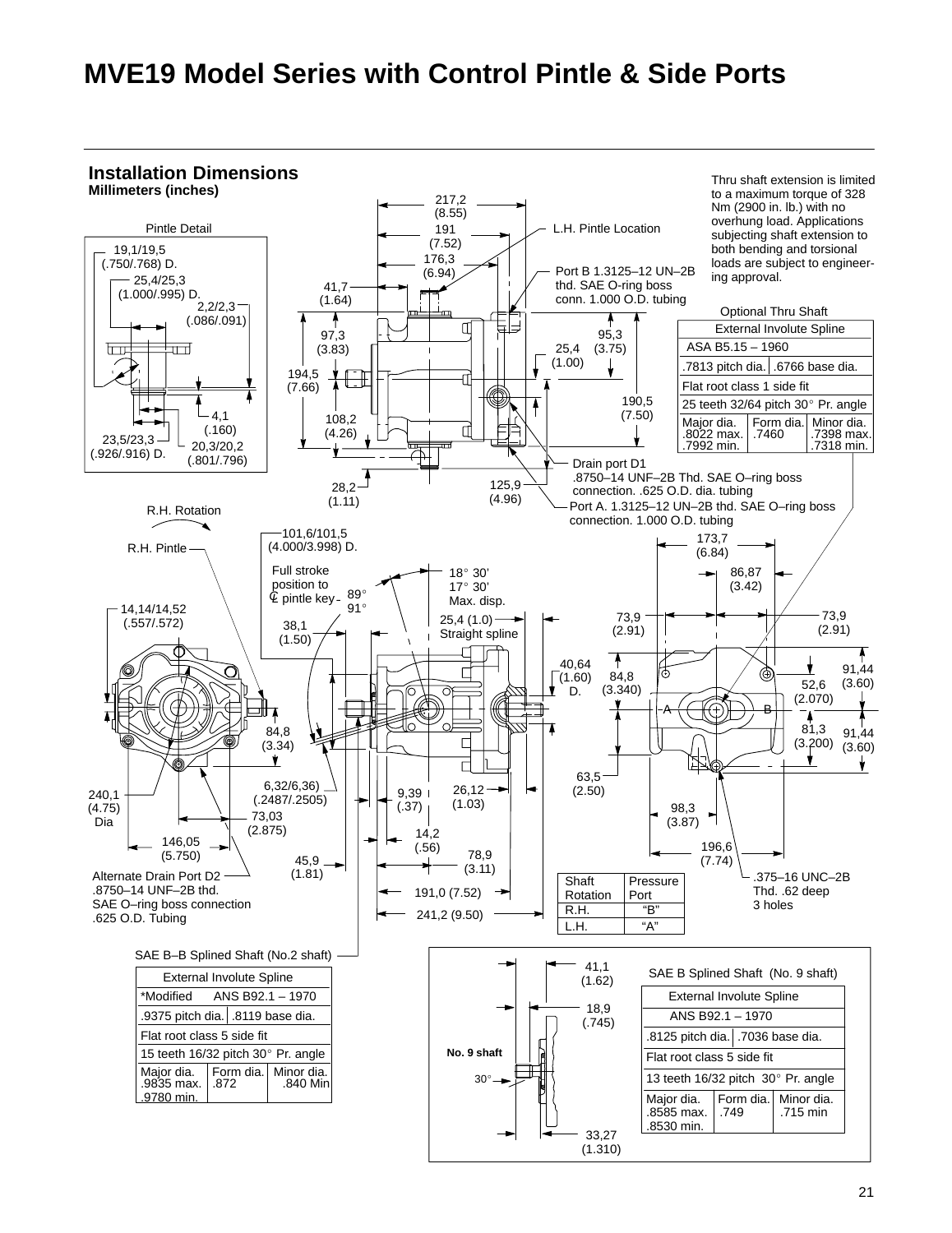### <span id="page-21-0"></span>**MVE19 Model Series with Pilot Control & Side Ports**

#### **Installation Dimensions**

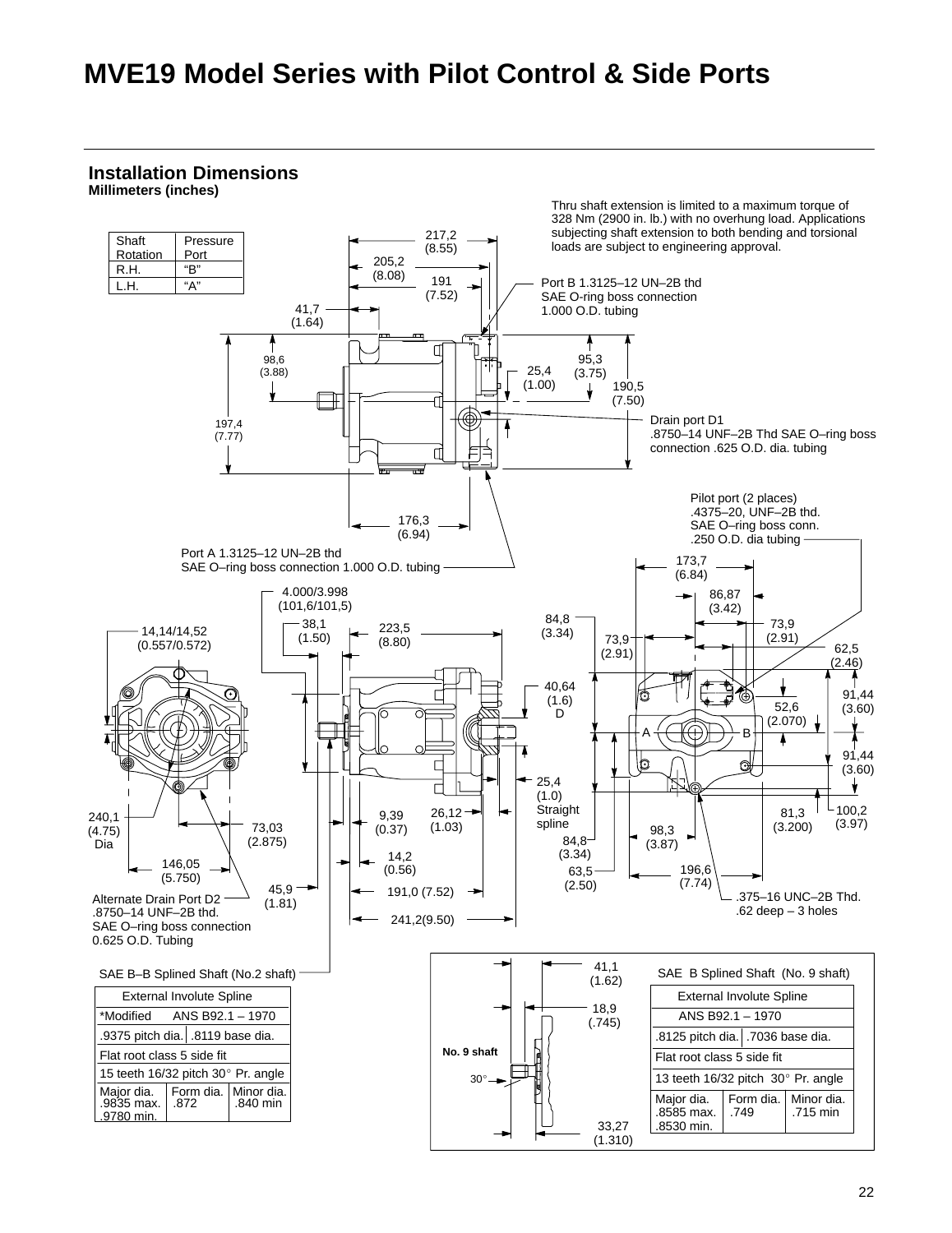### <span id="page-22-0"></span>**MVE19 Model Series with Control Pintle & End Ports**

**Installation Dimensions**

**Millimeters (inches)**

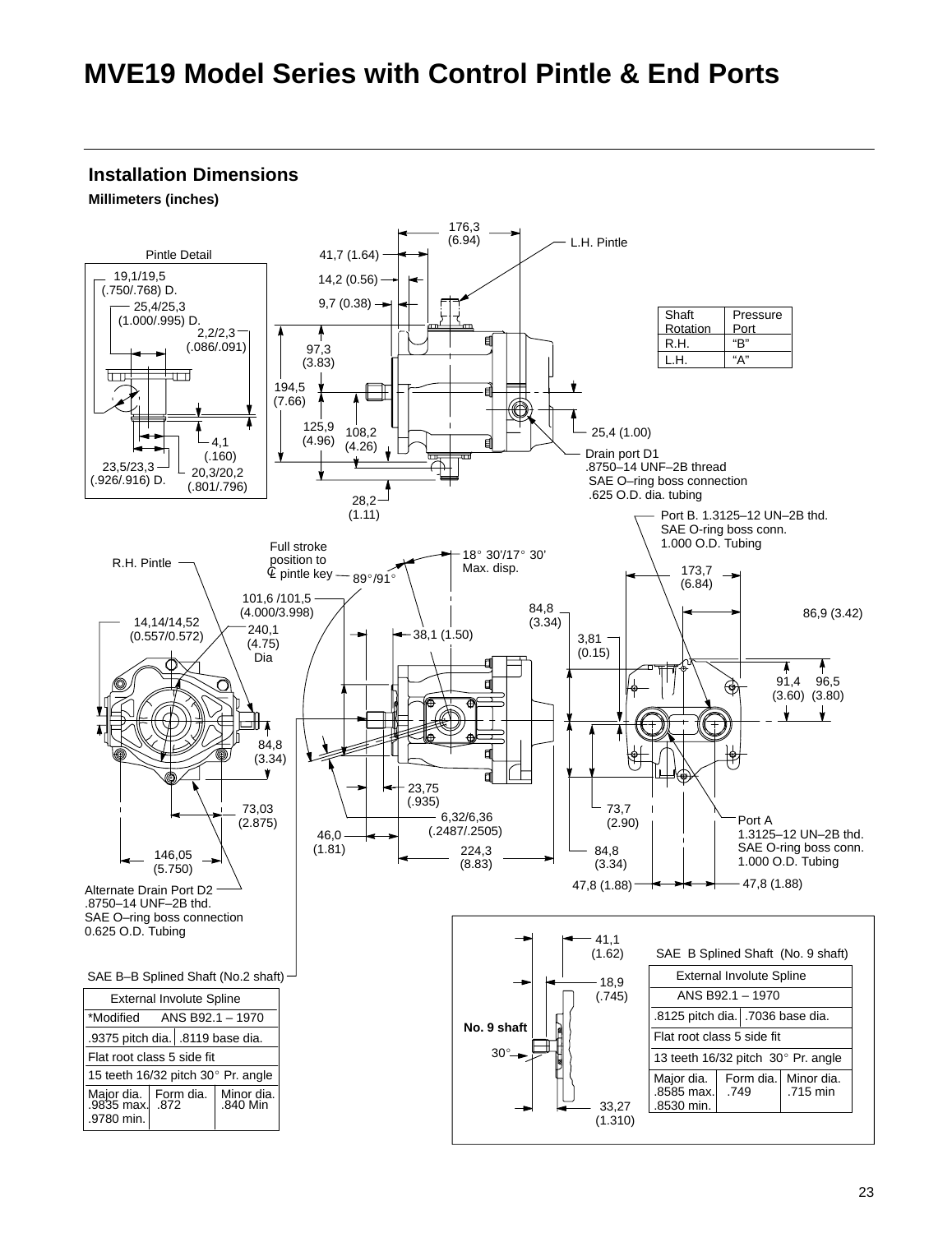### <span id="page-23-0"></span> **MVE19 Model Series with Pilot Control & End Ports**

**Installation Dimensions Millimeters (inches)**

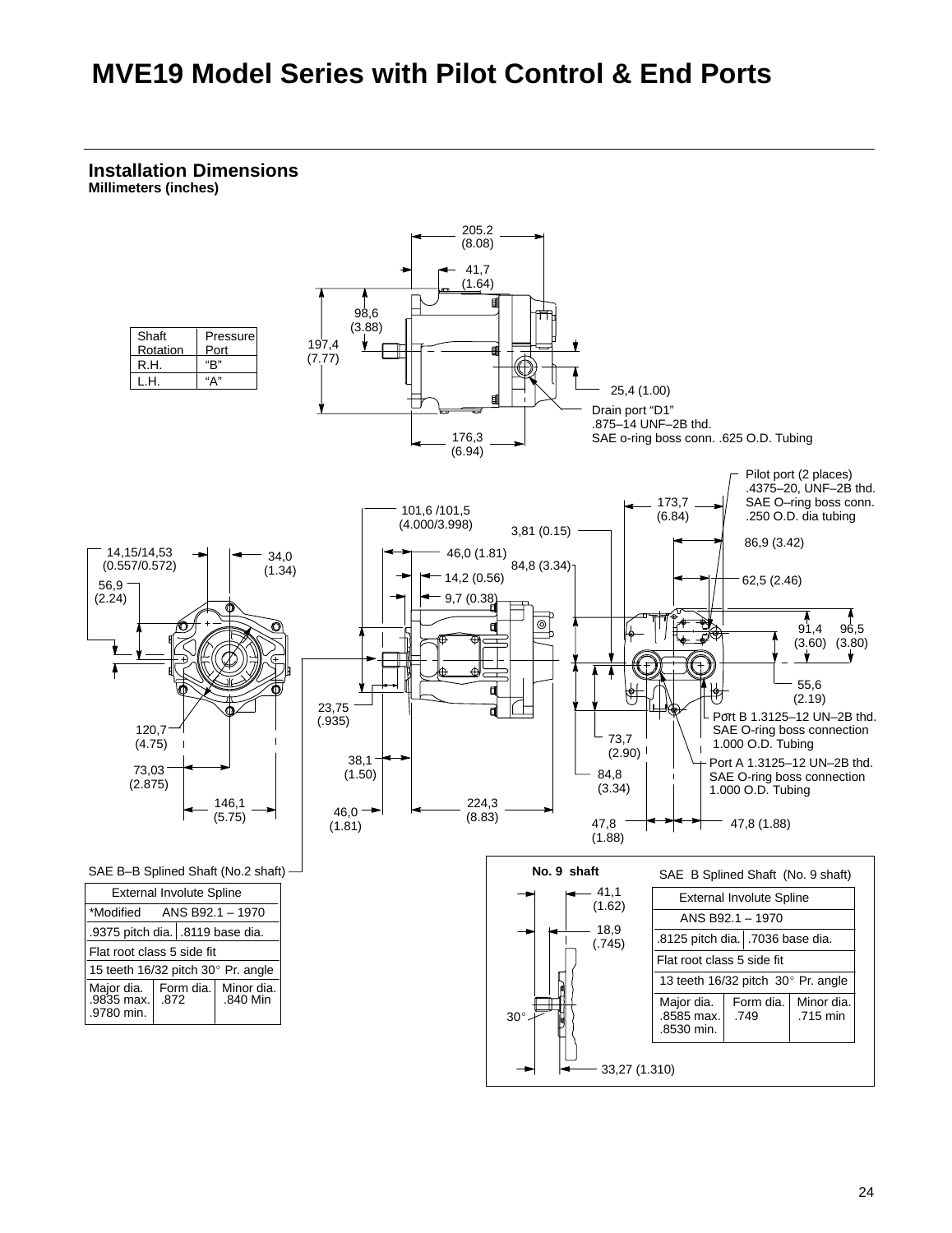### <span id="page-24-0"></span>**Foot Mounting Bracket**

The foot bracket kits tabulated below can be used to mount motors having standard SAE-J 744 2-bolt A, B, or C mounting flanges. These designations correspond to -A-, -B-, and -C- letters in the foot bracket kit model number. Each kit includes a bracket and screws for mounting to the motor. Kits are not included with motors and must be ordered separately by model number.

Also available are a bracket (part number 279625) and mounting screws (part number 214794, 2 required) to fit the SAE D mounting flange.



| Kit<br>model  | <b>Dimensions</b> millimeter (inch) |              |               |              |            |             |              |           |  |
|---------------|-------------------------------------|--------------|---------------|--------------|------------|-------------|--------------|-----------|--|
| number        | A                                   | в            | С             | D            | Е          |             | G            | н         |  |
| FB-A-10       | 134,9 (5.31)                        | 69,9 (2.75)  | 152,4 (6.00)  | 76,2 (3.00)  | 127 (5.00) | 36,6 (1.44) | 63,5 (2.50)  | 12,7(.50) |  |
| $FB - B - 10$ | 180,8 (7.12)                        | 92,2(3.63)   | 171,5 (6.75)  | 85,8 (3.38)  | 146 (5.75) | 36,6 (1.44) | 73,2 (2.88)  | 12,7(.50) |  |
| $FB$ –C–10    | 215,9 (8.50)                        | 109,5 (4.31) | 265,2 (10.44) | 132,6 (5.22) | 235 (9.25) | 50.8(2.00)  | 117,6 (4.63) | 15,7(.62) |  |

| Kit<br>model  | <b>Dimensions</b> millimeter (inch) |              |          |             |           |               |            |            |            |  |  |
|---------------|-------------------------------------|--------------|----------|-------------|-----------|---------------|------------|------------|------------|--|--|
| number        | ⊘J                                  | Κ            |          | M           | N         | ∅P            | Q          | R          | ∅S         |  |  |
| $FB - A - 10$ | 106,4 (4.19)                        | 96 (3.78)    | 15(.59)  | 50,8(2.00)  | 12,7(.50) | 82,63 (3.253) | 17,5 (.69) | $.38 - 16$ | 11,2(.44)  |  |  |
| $FB-B-10$     | 146 (5.75)                          | 95,8 (3.77)  | 15(.59)  | 50,8(2.00)  | 12,7(.50) | 101,68(4.003) | 17,3 (.68) | $.50 - 13$ | 17,3 (.68) |  |  |
| $FB-C-10$     | 181,1 (7.13)                        | 131,6 (5.18) | 19 (.75) | 76,2 (3.00) | 17,3(.68) | 127,08(5.003) | 19 (.75)   | $.62 - 11$ | 17,3 (.68) |  |  |